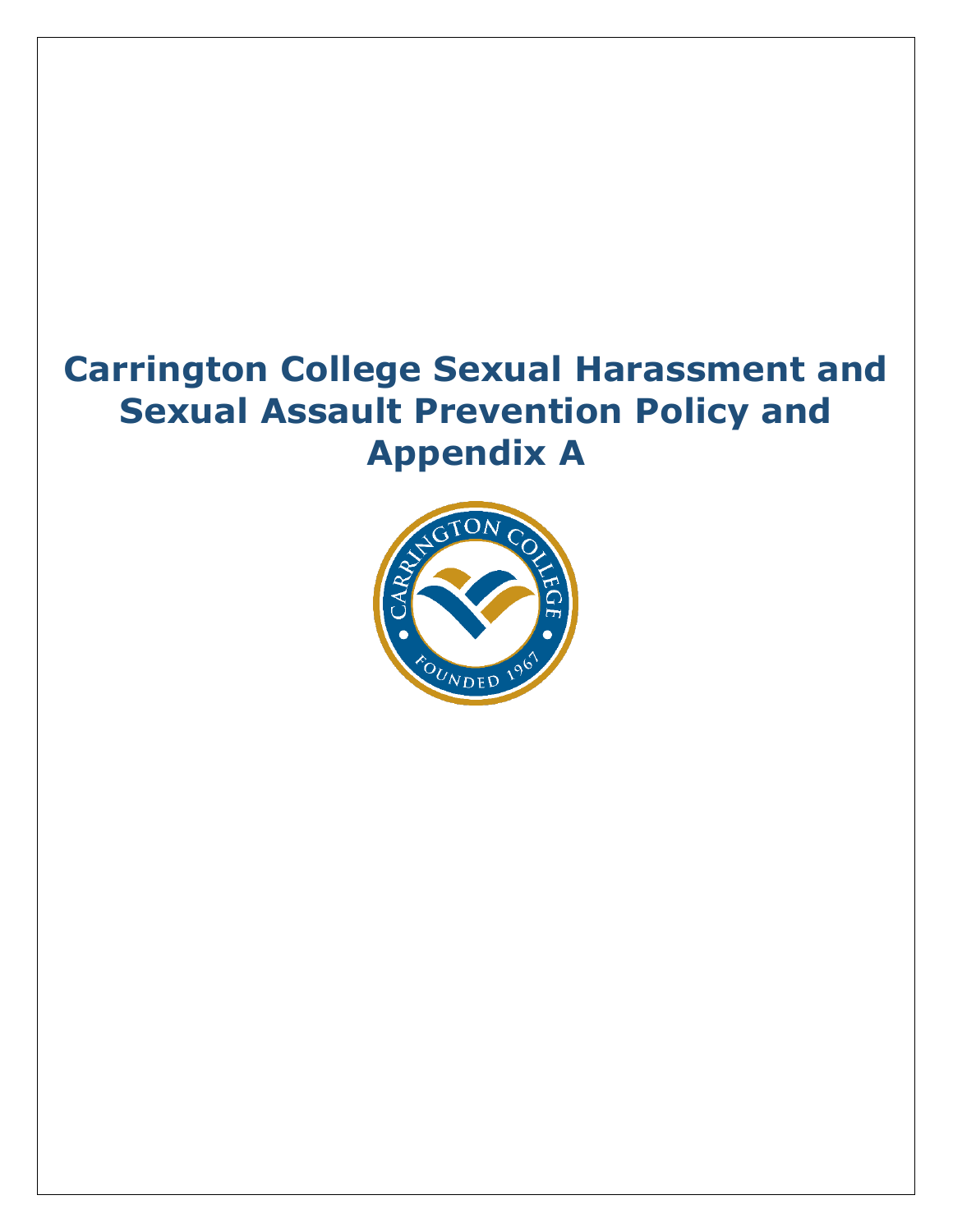

## **Table of Contents**

|      | Section 8.0 - Requests for Confidentiality or that Complaint Not Be Pursued 12   |  |
|------|----------------------------------------------------------------------------------|--|
|      |                                                                                  |  |
|      |                                                                                  |  |
|      | Appendix A - Procedures for Investigating and Resolving Complaints of Prohibited |  |
| I.   |                                                                                  |  |
| Н.   |                                                                                  |  |
| III. |                                                                                  |  |
| IV.  |                                                                                  |  |
| V.   |                                                                                  |  |
|      |                                                                                  |  |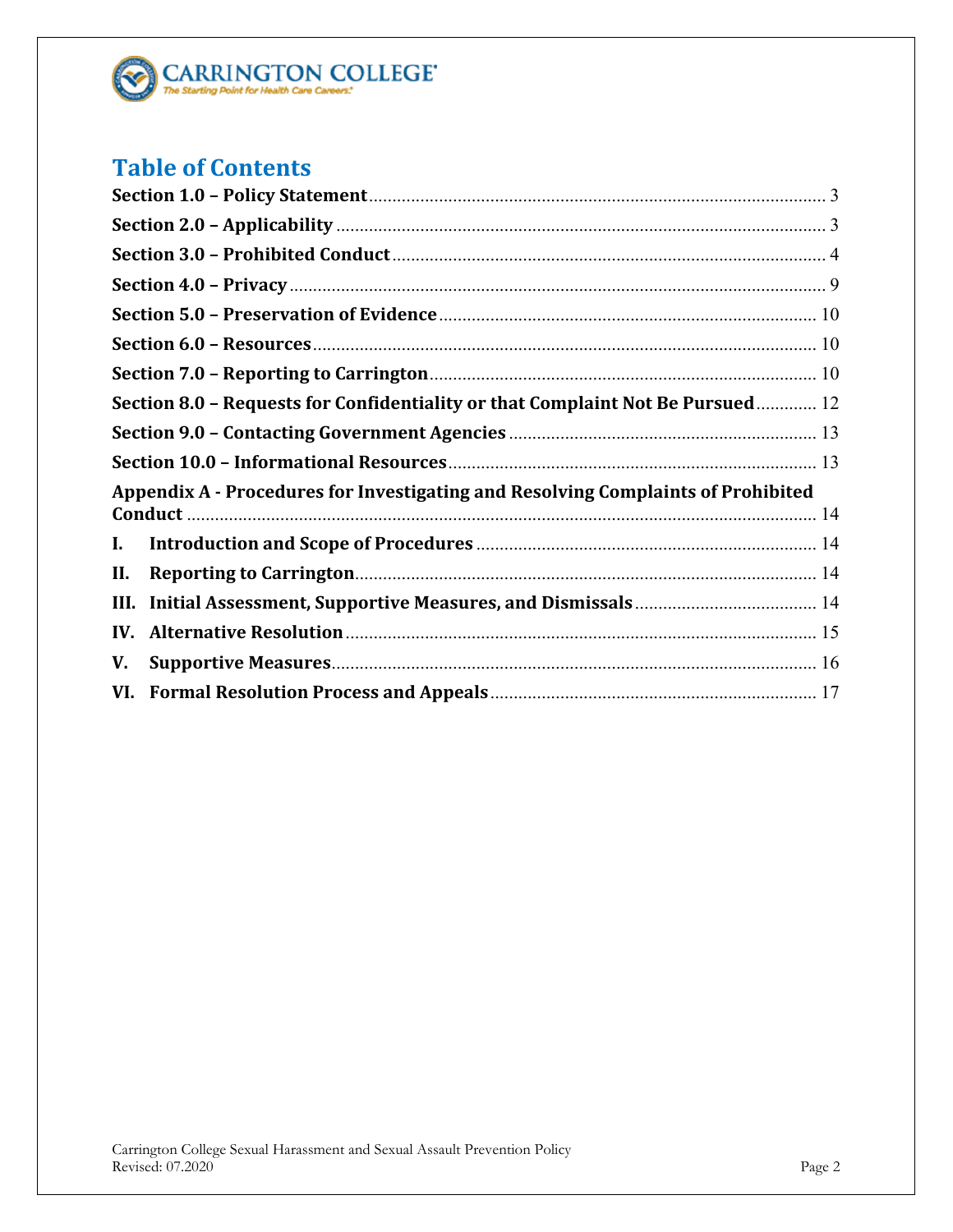<span id="page-2-0"></span>

CARRINGTON COLLEGE' ting Point for Health Care Ca

### **Section 1.0 – Policy Statement**

All members of the Carrington College community ("Carrington") have the right to be treated, and the responsibility to treat others, with dignity and respect. These principles are fundamental to the educational mission of Carrington. It is the policy of Carrington to provide an environment free of unlawful discrimination, harassment, and Sexual Misconduct. Carrington is committed to (1) increasing awareness of unlawful discrimination, harassment, and Sexual Misconduct (2) educating its community on how to prevent unlawful behaviors, (3) fostering an environment in which a victim promptly reports alleged violations, and (4) resolving complaints in a fair and timely manner.

Carrington policies, Title IX of the Higher Education Amendments of 1972 ("Title IX"), applicable provisions of the Code of Federal Regulations, and applicable state statutes prohibit discrimination on the basis of sex in any education program or activity Carrington operates. This policy against discrimination extends to student admissions and employment. Carrington also prohibits retaliation against an individual who reports, submits a complaint, or who otherwise participates in good faith in any matter related to this anti-discrimination policy. Any inquiries about the application of Title IX rules may be addressed to the Title IX Coordinator identified below, the U.S. Department of Education's Assistant Secretary of the Office of Civil Rights, or both.

This Policy conforms to the Title IX regulations that will become effective on August 14, 2020. The new regulations define what behaviors are prohibited under the Title IX law and how an institution must properly respond to a complaint of such conduct. The regulations also require institutions of higher education to implement certain due process safeguards for individuals accused of prohibited conduct, including, the availability of advisors and a formal hearing process to determine responsibility. These regulations apply to complaints between students, students and employees, and complaints between employees.

Upon receiving a complaint of Prohibited Conduct (see definition below), Carrington will take reasonable and prompt steps to stop any such conduct, prevent its recurrence, determine what occurred, and remedy any subsequent effects. Carrington provides all parties with opportunities to present facts, identify witnesses, and will reach reasonable conclusions based on the evidence collected. Carrington will take appropriate action against those engaging in Prohibited Conduct, including disciplinary measures when warranted, up to and including permanent separation from the institution and/or employment.

<span id="page-2-1"></span>Carrington reserves all rights to modify this Policy and Appendix A at its sole discretion.

## **Section 2.0 – Applicability**

This Policy applies to all current students, employees, volunteers, interns, vendors (including their employees), independent contractors, visitors, and institution-affiliated organizations.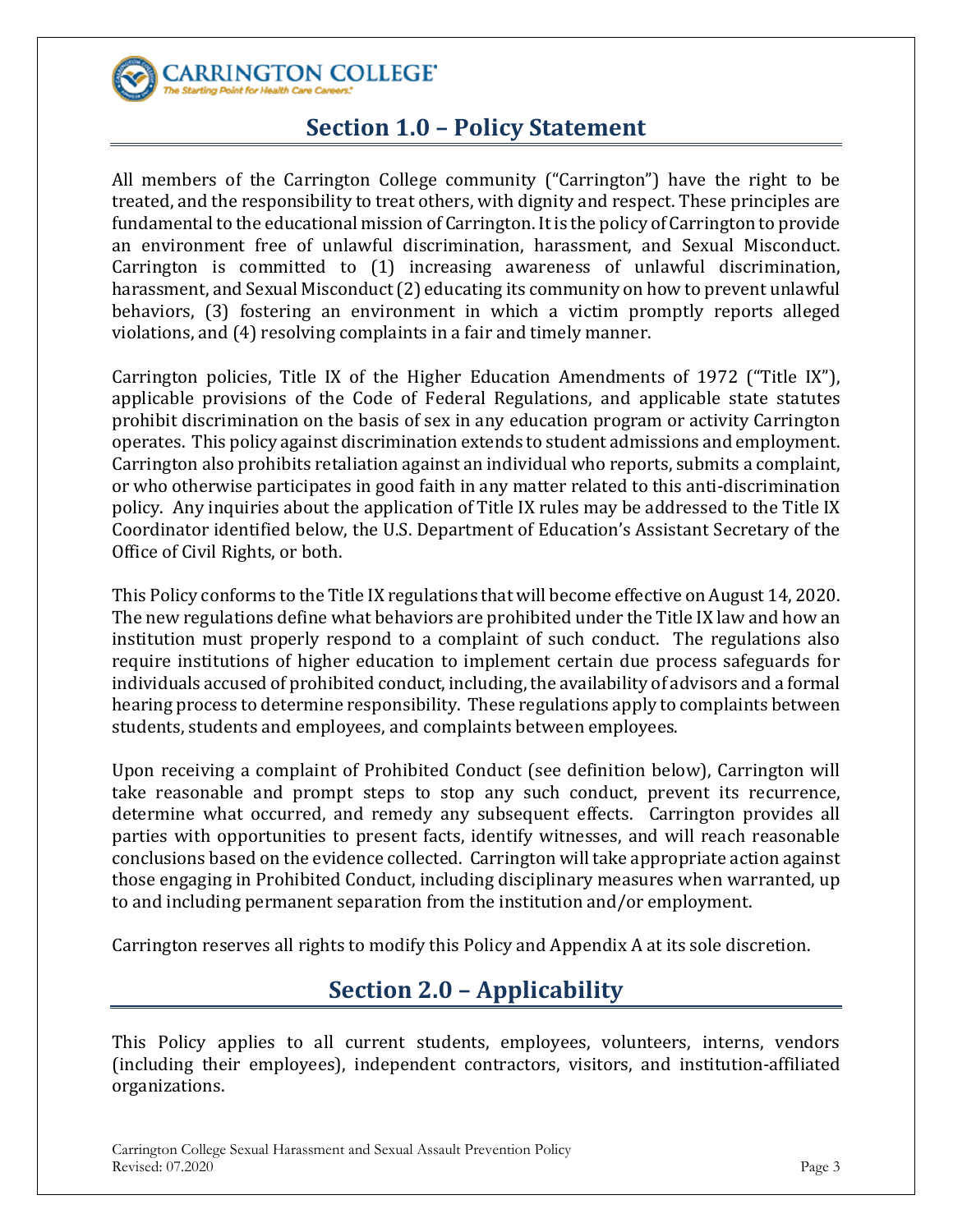

This Policy applies to Prohibited Conduct that occurs within the United States:

- On institution-controlled property
- At institution-sponsored events
- In-school programs or activities, and/or
- Off-campus where the conduct has continuing adverse effects on any member of the Carrington community in any Carrington program or activity

Members of the Carrington community are encouraged to promptly report Prohibited Conduct to Carrington, regardless of where the incident occurred or who committed it. An individual who has experienced Sexual Misconduct (as defined below) is encouraged to immediately seek assistance from a medical provider and report the incident to local law enforcement. Reports to Carrington and law enforcement may be pursued simultaneously.

Even if Carrington does not have jurisdiction over the person accused of Prohibited Conduct, Carrington will still take prompt action to provide for the safety and well-being of the Complainant and the campus community. Measures include taking reasonable steps to stop and remedy the effects of the Prohibited Conduct and to prevent recurrence of the behavior.

When used in this Policy and accompanying procedures, "Complainant" refers to the individual who reportedly is the subject or recipient of the Prohibited Conduct and "Respondent" refers to the individual who is reported to have directed the Prohibited Conduct toward the Complainant or another person.

<span id="page-3-0"></span>To the extent permitted by law, and when deemed appropriate by the Title IX Coordinator, disputes will be resolved pursuant to other Carrington policies and procedures, which will supersede the provisions of Policy (including Appendix A).

### **Section 3.0 – Prohibited Conduct**

Sex and gender-based harassment, Sexual Misconduct, and retaliation ("Prohibited Conduct") violate:

- Title IX of the Educational Amendments Act of 1972
- Violence Against Women Reauthorization Act of 2013
- Campus SaVE Act
- Jeanne Clery Disclosure of Campus Security Policy and Campus Crime Statistics Act ("Clery Act")
- State law (where applicable and not in conflict with federal law and regulations)

All forms of such conduct are prohibited under this Policy, as are attempts or threats to commit Prohibited Conduct. Reported behavior that does not constitute Prohibited Conduct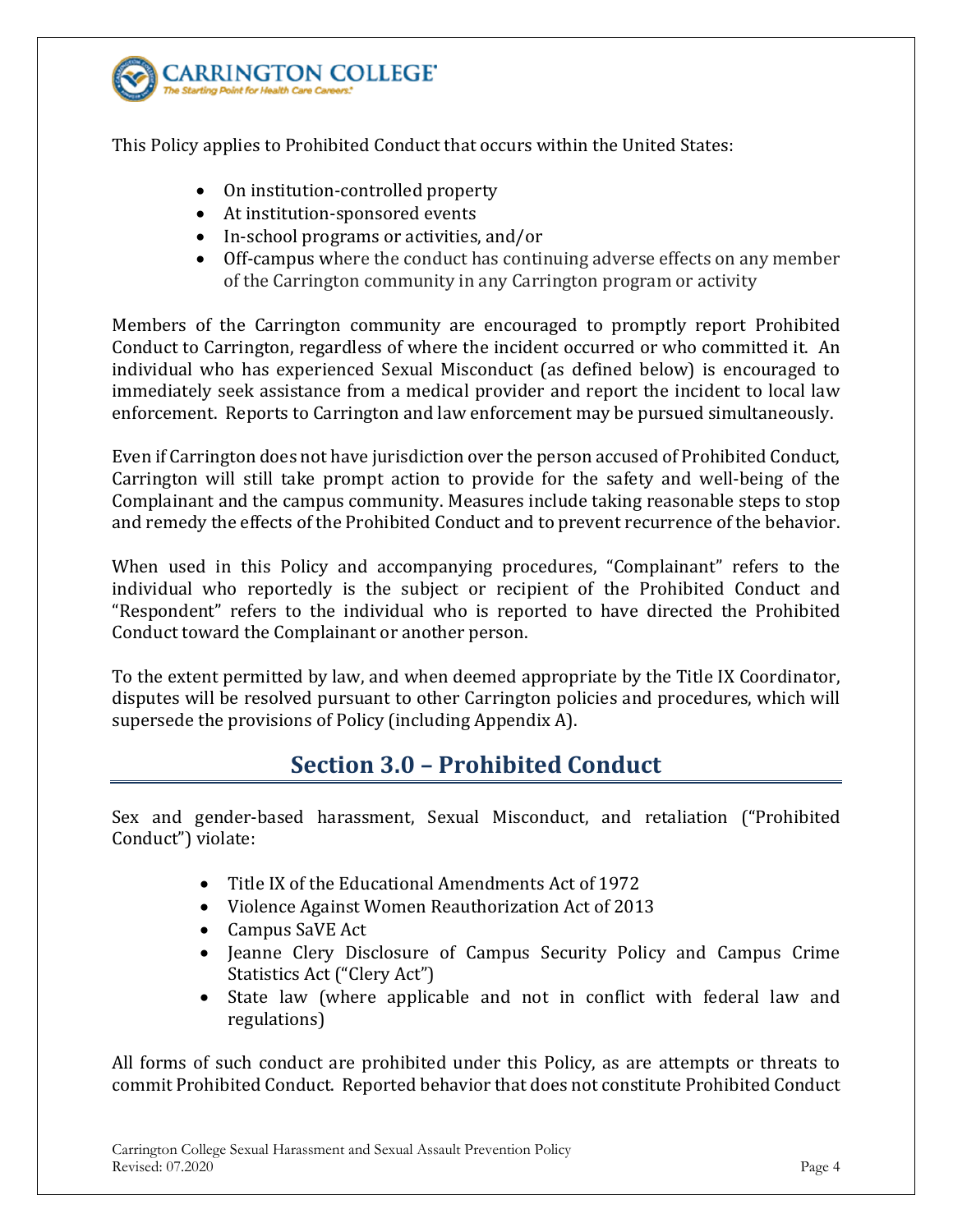

under this Policy but is nevertheless determined to be inappropriate pursuant to another applicable Carrington policy may subject a Respondent to disciplinary action.

All individuals are protected against Prohibited Conduct regardless of sex, gender, sexual orientation, gender identity or gender expression. Prohibited Conduct can be committed by any individual regardless of an individual's sex, gender, gender identity and expression, or sexual orientation, and can occur between individuals of the same or different sex, strangers or acquaintances, as well as people involved in intimate or sexual relationships. Organizations affiliated with the institution or that use Carrington property or resources in connection with their activities are also prohibited from engaging in Prohibited Conduct.

Below are definitions and descriptions of the various forms of Prohibited Conduct:

### **3.1 Unlawful Harassment**

**3.1.1. Quid Pro Quo** is a Carrington employee conditioning the provision of an aid, benefit, or service on an individual's participation in unwelcomed sexual conduct.

**3.1.2. Hostile Environment** is unwelcomed conduct determined by a reasonable person to be so severe, pervasive, and objectively offensive that it effectively denies a person equal access to an education program or activity. An individual may experience unlawful harassment even if the offensive conduct was not aimed directly at them. Unlawful harassment also includes misconduct based on the individual's sexual orientation, gender identity, or gender expression. Inappropriate behavior that does not rise to the level of unlawful harassment under this Policy may be a violation of other applicable Carrington policies and could still subject the Respondent to disciplinary action up to and including permanent separation from Carrington.

The following is a non-exhaustive list of examples of conduct that, depending on the nature, frequency, and severity, may constitute behavior that constitutes a hostile environment:

- Sending unwanted sexually oriented jokes to a student or work group email list
- Displaying explicit sexual pictures in common areas of institution property or on a work computer station where others can view it
- Making or using derogatory comments, epithets, slurs, or jokes of a sexual nature
- Unwelcomed graphic comments about an individual's body or using sexually degrading words to describe an individual
- Unwanted suggestive or obscenecommunications
- Unwelcomed touching of any part of the body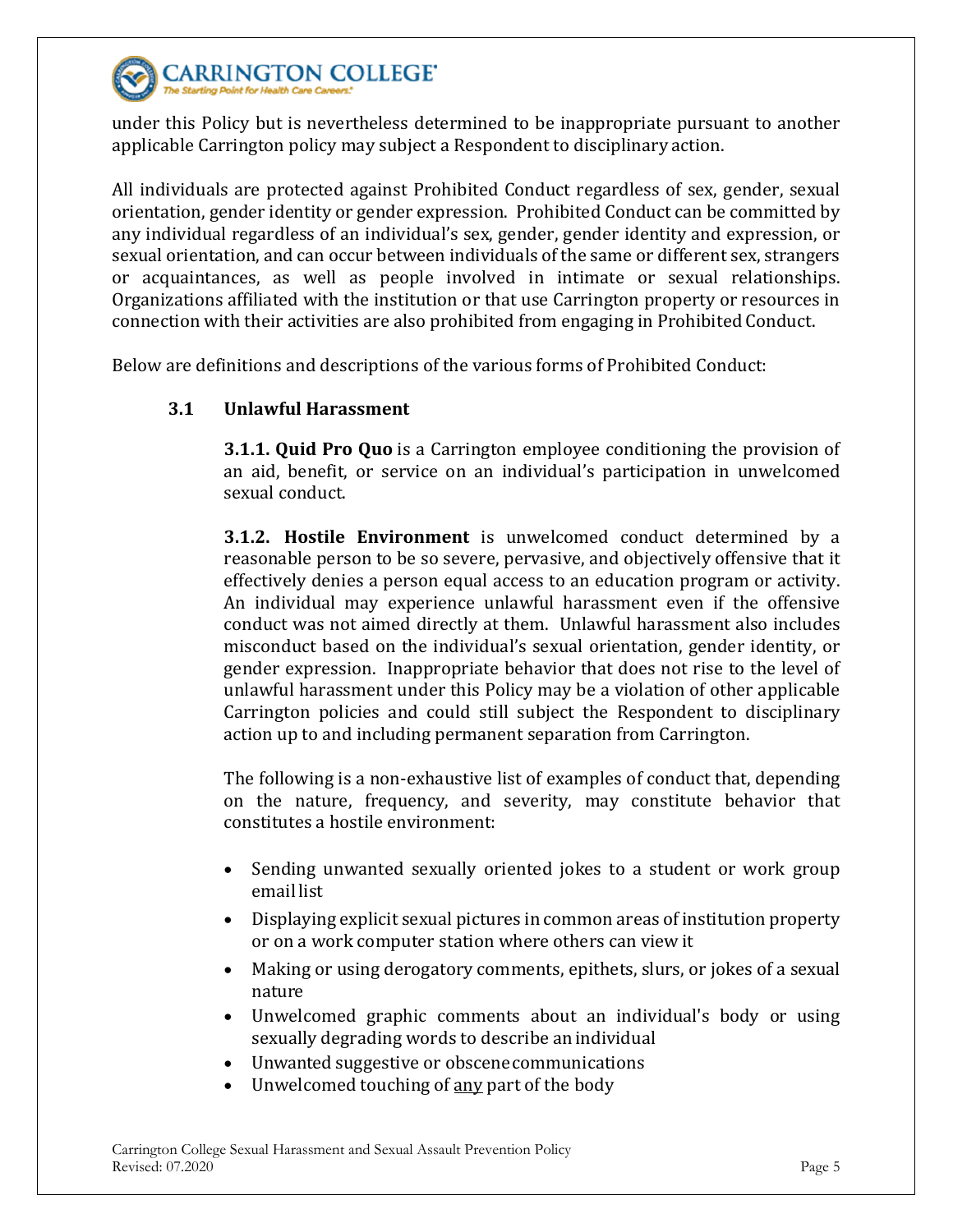

**ARRINGTON COLLEGE'** 

- Unwelcomed sexual advances
- Unauthorized sharing or posting sexually explicit photos of another, including a current or former partner
- Surreptitiously taking pictures or videos of individuals, especially of private or intimate areas of their body

Even when relationships are consensual, care must be taken to eliminate the potential for harassment or other conflicts. Carrington's practice, as well as more general ethical principles, prohibits individuals from participating in evaluating the academic performance of those with whom they have amorous and/or sexual relationships. Sexual or romantic relationships between a student and employees, most especially faculty and administrators, are prohibited. Upon learning of the existence of such a relationship, Responsible Employees (as defined below) have an obligation to report it to the Title IX Coordinator and Carrington's Associate Vice President of Administration, and Ember Education's Human Resources Director.

### **3.2 Sexual Misconduct**

Sexual Misconduct is generally defined as sexual conduct that occurs by force or threat of force or without affirmative consent, including where the person is incapacitated. This definition encompasses a range of sexual conduct that could also fall within the definition of unlawful harassment. The Title IX Coordinator will determine whether allegations should be treated as sexual harassment or misconduct under Title IX, based on the specific conduct alleged and the circumstances. Prohibited forms of Sexual Misconduct include, but are not limited to, non-consensual sexual intercourse, non-consensual sexual contact, relationship violence, and stalking. Below are terms that are relevant to the understanding of Sexual Misconduct.

### **3.2.1 Relevant Terms, Definitions, and Examples**

**Non-consensual sexual intercourse** is defined as having or attempting to have sexual intercourse with another individual by force or threat of force, without affirmative consent, including where the person is incapacitated. Sexual intercourse includes the penetration, no matter how slight, of the vagina or anus with any body part or object, or oral penetration by a sex organ of another person.

**Non-consensual sexual contact** is defined as having sexual contact with another individual by force or threat of force, or without affirmative consent, including where the person is incapacitated. Sexual contact includes intentional contact with the intimate body parts of another (whether directly or through clothing), touching any part of the body of another in a sexual manner, or disrobing or exposure of another.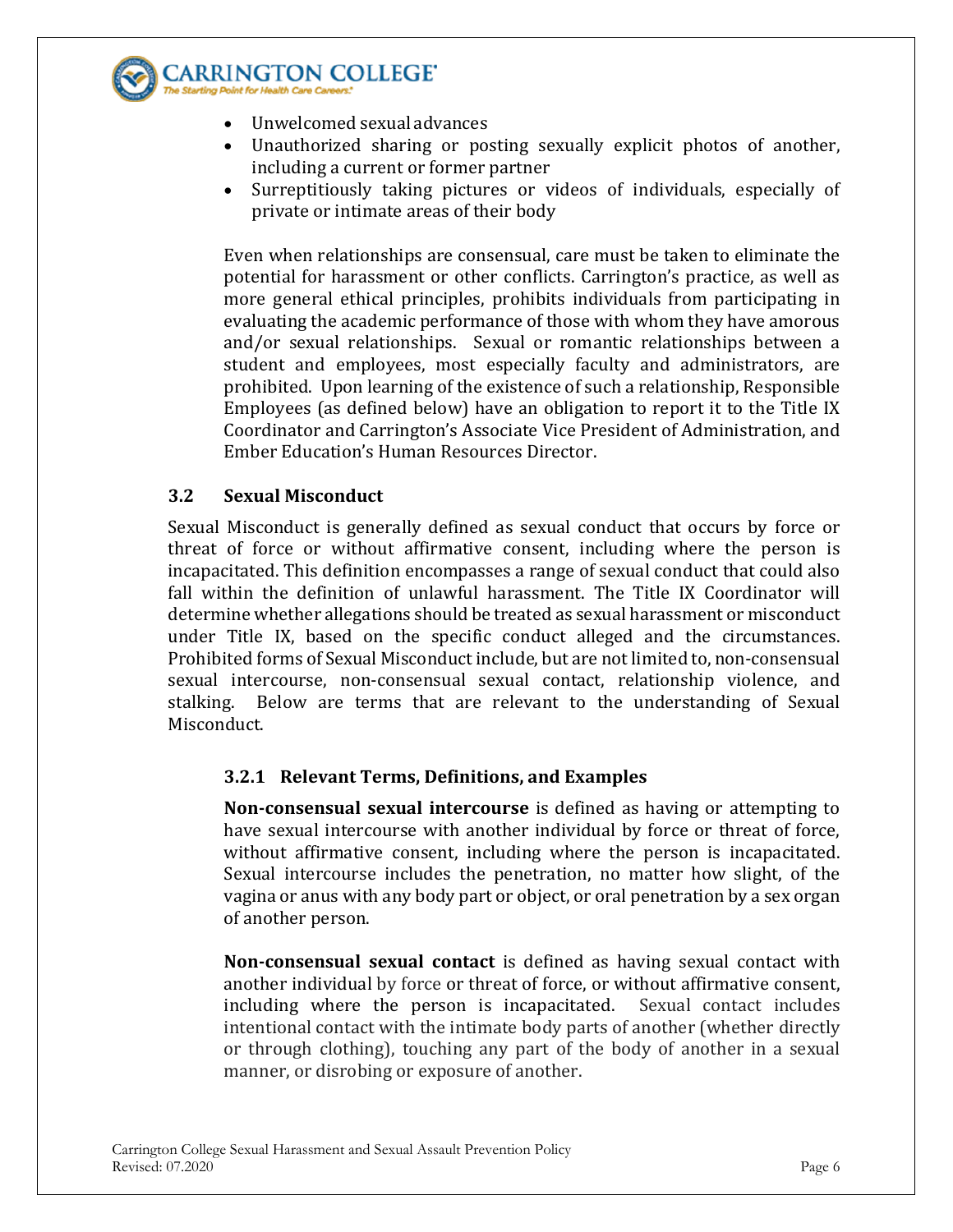

Nonconsensual sexual contact and nonconsensual sexual intercourse are often referred to as "sexual assault." As defined by the federal Violence Against Women Act, sexual assault means an offense classified as a forcible or nonforcible sex offense under the uniform crime reporting system of the Federal Bureau of Investigation.

**Affirmative Consent** is the affirmative, conscious, and voluntary agreement to engage in sexual activity. It is the responsibility of each person involved in the sexual activity to ensure that they have the affirmative consent of the other(s) to engage in the sexualactivity. Lack of protest or resistance does not mean consent, nor does silence mean consent. Affirmative consent must be ongoing through a sexual activity and can be revoked at any time. The existence of a dating relationship between the persons involved, or a past sexual relationship between them, should never by itself be assumed to be an indicator of consent. It is not a valid excuse that the Respondent believed that the Complainant consented to the sexual activity under either of the following circumstances:

- The Respondent's belief arose from his/her own intoxication or recklessness
- The Respondent did not take reasonable steps, in the circumstances known to the Respondent at the time, to ascertain whether the Complainant affirmativelyconsented

A person who is incapacitated is not capable of giving affirmative consent to sexual activity. A person may be incapacitated by a temporary or permanent mental or physical condition, sleep, unconsciousness, or be incapacitated as a result of consumption of alcohol or drugs. Incapacitation is a state beyond mere intoxication or "drunkenness." Impairment must be significant enough to render a person unable to understand the fact, nature, or extent of the sexual activity. In evaluating affirmative consent in cases involving In evaluating affirmative consent in cases involving incapacitation, Carrington considers the state of incapacitation of the Complainant and the knowledge of the Respondent.

It is not a valid excuse that the Respondent believed that the Complainant affirmatively consented to the sexual activity if the Respondent knew or reasonably should have known that the Complainant was unable to consent to the sexual activity under any of the following circumstances:

- The Complainant was asleep or unconscious
- The Complainant was incapacitated due to the influence of drugs, alcohol, or medication, so that the Complainant could not understand the fact, nature, or extent of the sexual activity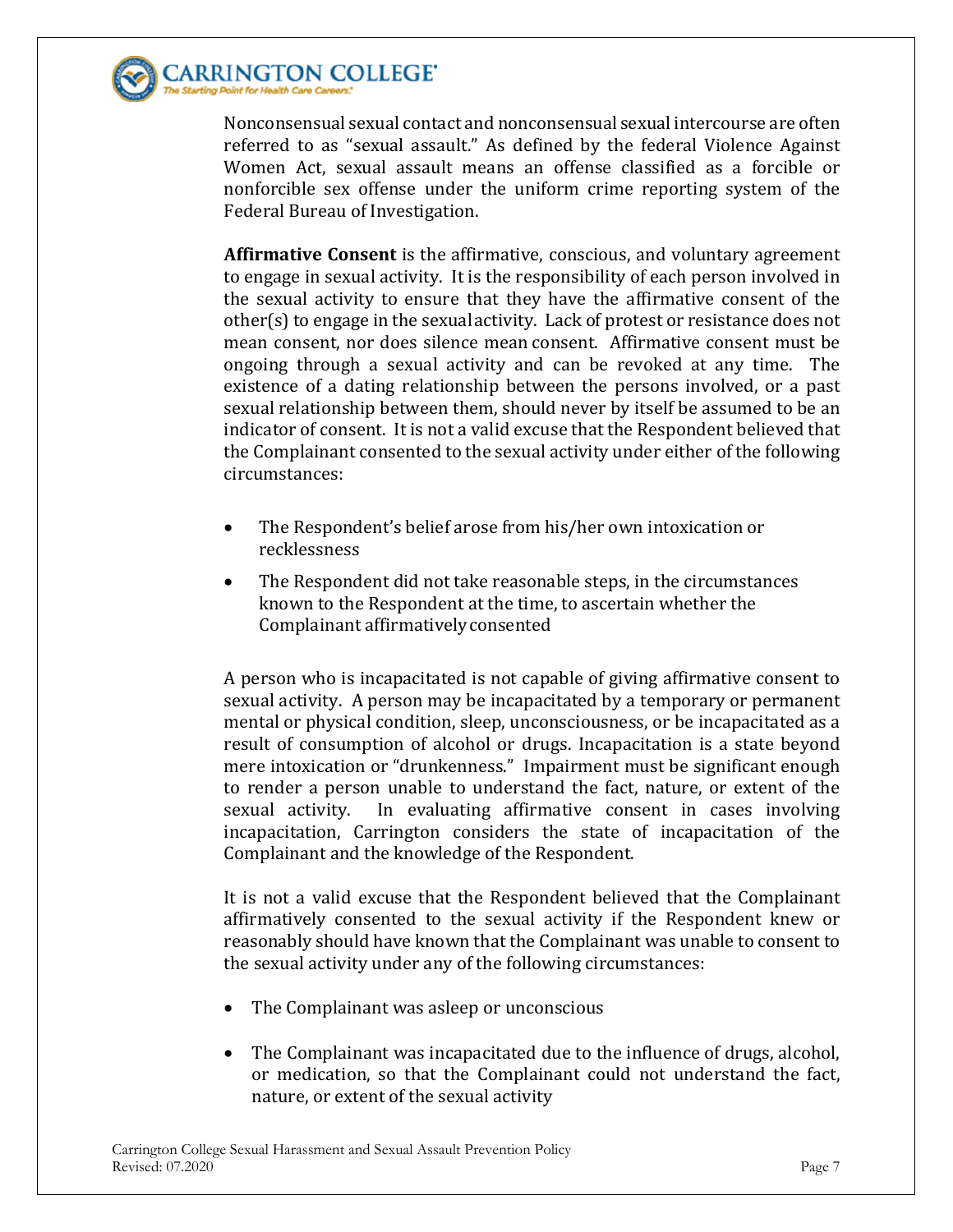

ARRINGTON COLLEGE'

• The Complainant was unable to communicate due to a mental or physical condition

**Relationship Violence** is Dating Violence or Domestic Violence.

Dating Violence means violence committed by a person who is or has been in a social relationship of a romantic or intimate nature with a Complainant. The existence of such a relationship shall be determined by the Complainant's statement and consideration of the length of the relationship, type of relationship, and the frequency of interaction between persons involved in the relationship.

Domestic Violence means use of physical, sexual or emotional abuse or threats to control another person who is a spouse or former spouse, a cohabitant or former cohabitant, a person with whom they have a child, by person similarly situated to that of a spouse under the law of the state where the violence occurred, and by any other person against an adult or youth victim who is protected from that person's acts under the laws of the state where the violence occurred.

**Stalking** is a course of conduct of a sexual or romantic nature or motivation directed at an individual that would cause a reasonable person to fear for their safety or the safety of others, or to suffer substantial emotional distress. Course of conduct means two or more acts, including, but not limited to, acts in which the stalker directly, indirectly, or through third parties, by any action, method, device or means, follows, monitors, observes, surveils, threatens, or communicates to or about a person or interferes with the person or their property. Stalking that is not sex or gender-based should be reported to the Student Services Coordinator and will be handled pursuant to other Carrington policies. The following are examples of conduct that depending on the frequency and severity may constitute stalking:

- Repeated unwanted communication, including face-to-face contact, telephone calls, voice messages, emails, text messages, postings on social networking sites, written letters, orgifts
- Posting picture(s) or information of a sexual nature on social networking sites or other websites
- Gathering information about the person using public records, online searches, going through the garbage, or contacting the person's family, friends, or coworkers
- Posting private pictures or videos on school bulletin boards or internet sites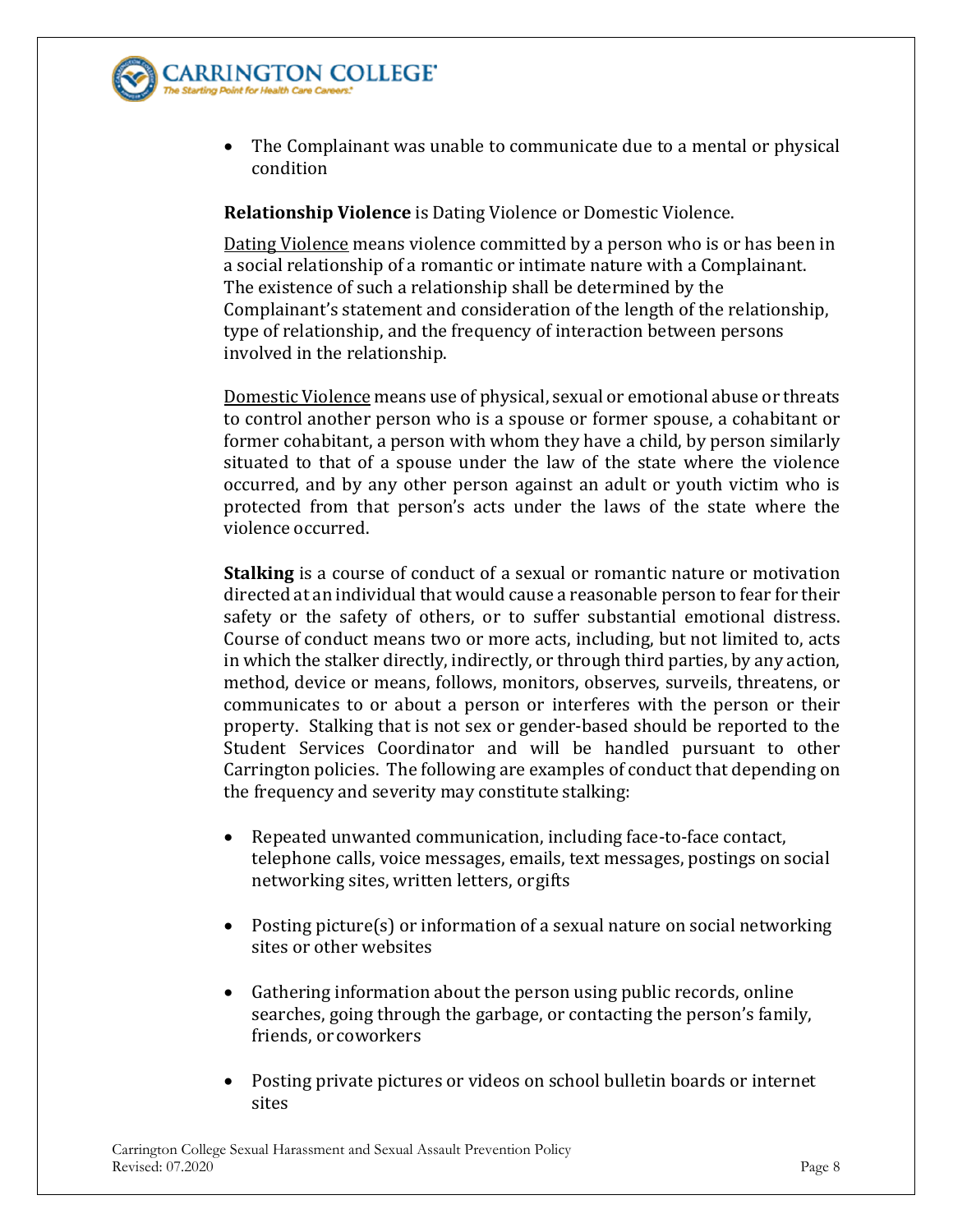

- Installing spyware on another person's personal devices, including phones or computers
- Surveillance or other types of observation
- Pursuing, following, or showing up uninvited at or near places like classrooms, residence, workplace, or other places frequented by an individual
- Directly or indirectly making threats to the person

### **3.3 Retaliation**

Retaliation against any member of the Carrington community for making a good-faith report of Prohibited Conduct, or for participating or assisting in an investigation or hearing conducted by Carrington or a state or federal agency, is strictly prohibited under this Policy. Retaliation includes, but is not limited to, overt or subtle acts of intimidation, threats, coercion, or discrimination for the purpose of interfering with any right or privilege secured by Title IX. Carrington will take prompt and appropriate corrective action to stop and remedy retaliation if it occurs.

It is a violation of Carrington policy to file a knowingly false complaint under this Policy. An individual who feels they have been the subject of a knowingly false complaint may pursue their own complaint in response, upon resolution of the original Formal Complaint and using the steps outlined in this Policy. A complaint filed in good faith under this provision shall not constitute a false report. A finding of no responsibility is not, by itself, evidence that the underlying complaint was not filed in good faith.

### **Section 4.0 – Privacy**

<span id="page-8-0"></span>Carrington will maintain the privacy of all individuals involved in a report of Prohibited Conduct, to the extent possible. Privacy generally means that information related to a report of Prohibited Conduct will only be shared with those individuals who have a "need to know." All Carrington employees who are involved in the institution's response, including, but not limited to, the Title IX Coordinator, receive specific instruction about respecting and safeguarding private information. Throughout the process, every effort is made to protect the privacy interests of all individuals involved, in a manner consistent with the need for a thorough review of the matter. Carrington will inform all individuals involved in the investigation and/or hearing process of the critical importance and expectation that, while the processes are ongoing, they maintain the confidentiality of the process and any information shared with them as a result of their participation. Further, all documents provided in preparation for or related to the hearing proceedings may not be disclosed to any other party except as may be required or authorized by law.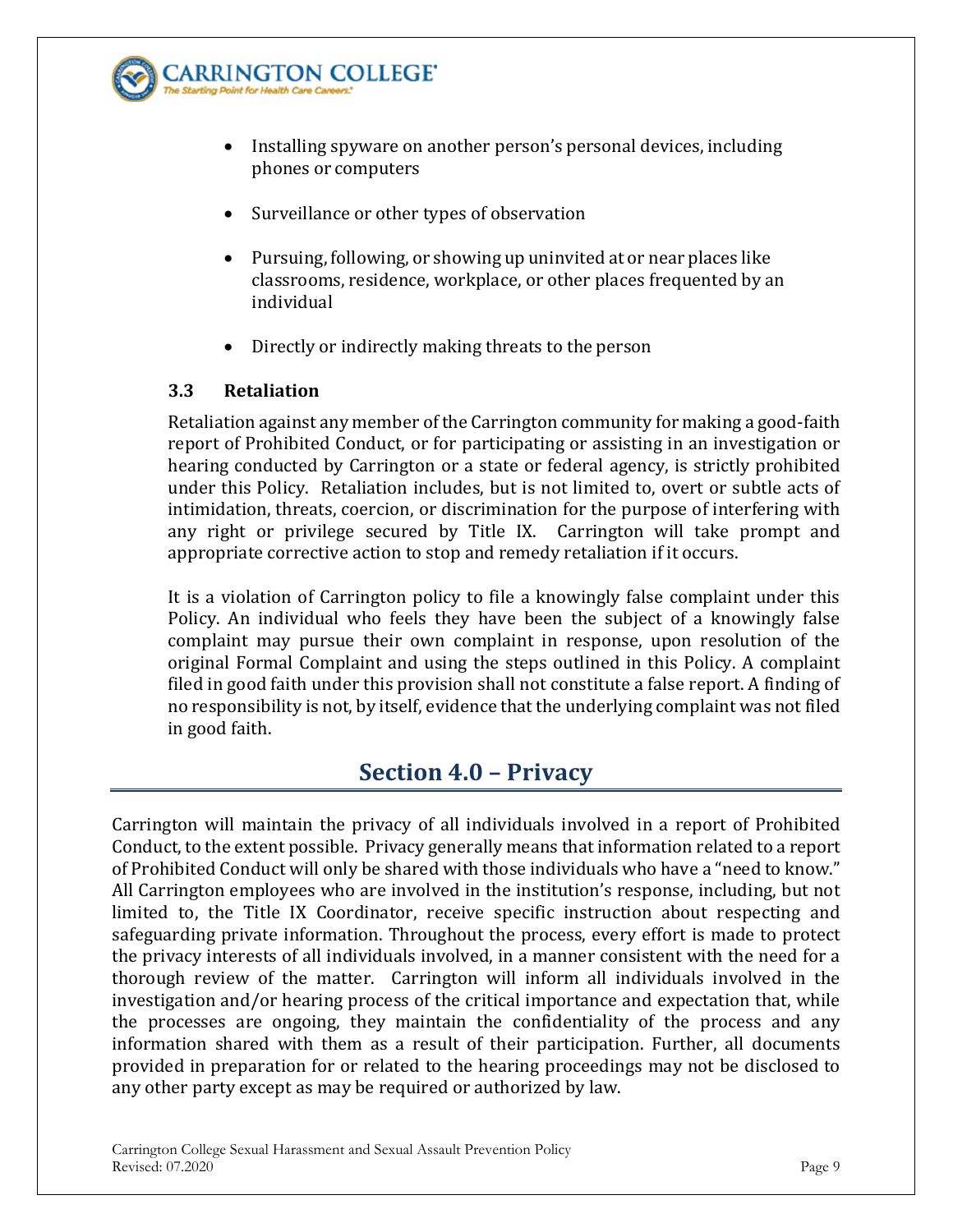

### **Section 5.0 – Preservation of Evidence**

<span id="page-9-0"></span>Because Sexual Misconduct (see definition above) may involve physical trauma and is a crime, individuals who have experienced Sexual Misconduct are urged to seek medical treatment as soon as possible. They are strongly encouraged to preserve all physical and digital evidence of the violence. This may be needed to prove criminal sexual violence, or for obtaining a protective order. Individuals who have experienced sexual violence should not shower, bathe, douche, eat, drink, wash their hands, or brush their teeth until after they have had a medical examination. They should save all the clothing they were wearing at the time of the incident. Each item of clothing should be placed in a separate paper bag (not plastic). They should not clean or disturb anything in the area where the sexual violence occurred. Digital evidence relating to the incident, such as texts, emails, and social media posts, should be also be preserved.

### **Section 6.0 – Resources**

<span id="page-9-1"></span>Carrington encourages individuals who have experienced Sexual Misconduct to seek immediate support and advocacy services. The Title IX Coordinator or other campus officials will provide information regarding off-campus resources for support and advocacy.

### **6.1 Off-Campus Resources**

Carrington encourages individuals who have experienced Sexual Misconduct to seek immediate support and services through the following organizations:

 $(800)$  656-HOPE<br>www.rainn.org

National Sexual Assault Hotline Mational Domestic Violence Hotline (800) 656-HOPE (900) 799-7233 [www.thehotline.org](http://www.thehotline.org/)

National Suicide Prevention Lifeline (800) 273-8255 [www.suicidepreventionlifeline.org](http://www.suicidepreventionlifeline.org/)

### **Section 7.0 – Reporting to Carrington**

<span id="page-9-2"></span>A victim of Prohibited Conduct has a right to file a Formal Complaint against anyone engaging Prohibited Conduct. To initiate a Formal Complaint, a Complainant must submit a letter or email alleging Prohibited Conduct against a Respondent and requesting that Carrington investigate the allegation. A Formal Complaint may be filed with the Title IX Coordinator (see below) in person, mail, or email. Complainants may use the Title IX Coordinator's direct email address or [TitleIX@carrington.edu](mailto:TitleIX@carrington.edu) to submit complaints. The Formal Complaint must indicate that the Complainant is the person filing the formal complaint. Complainants are encouraged, but are not required, to submit complaints through Maxient, which will aid the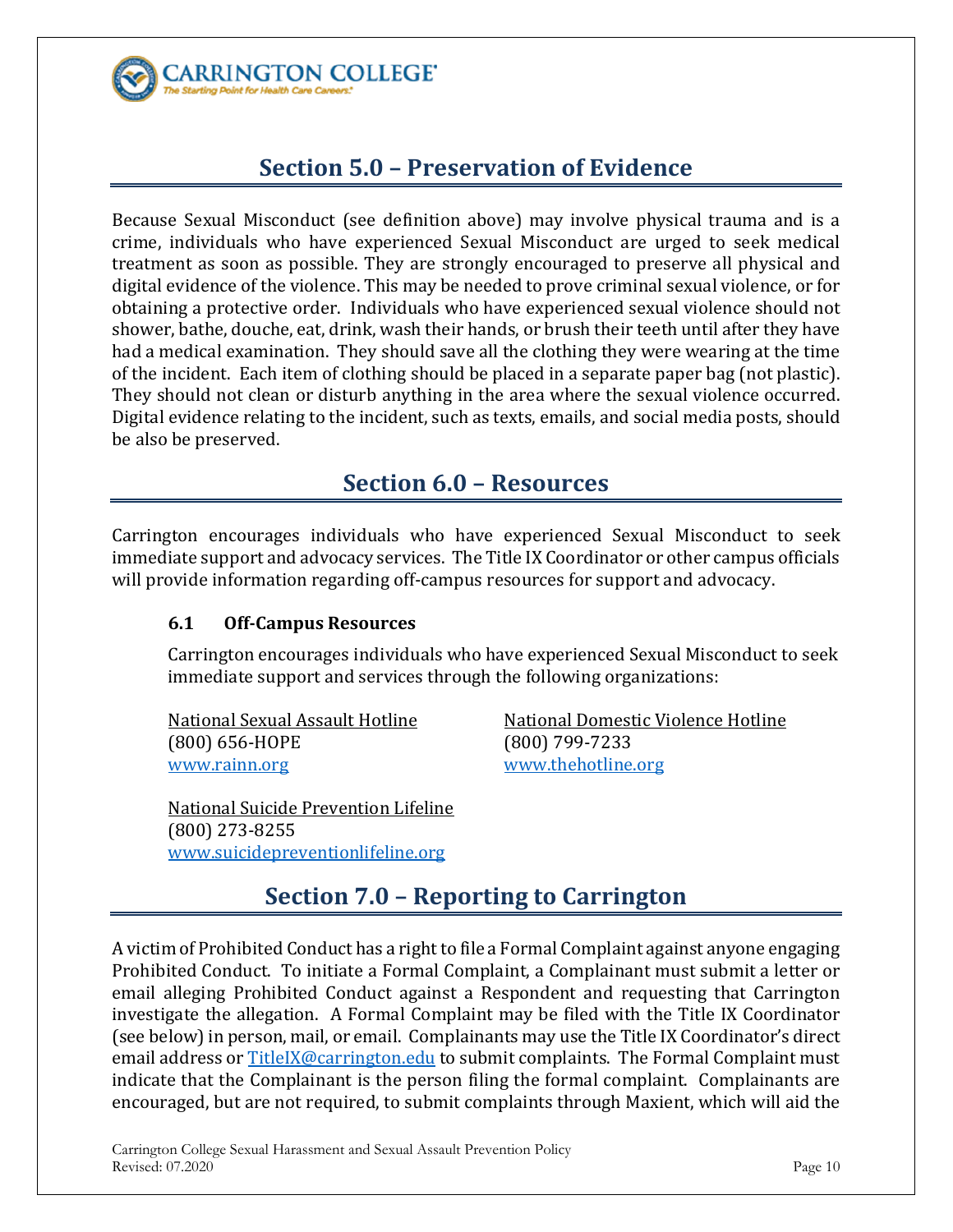

#### **CARRINGTON COLLEGE' The Starting Point for Health Care Care**

Complainant in drafting the complaint. A Complainant may, at any time, request a dismissal of the Formal Complaint. All requests for dismissal must be sent to the Title IX Coordinator and be in writing.

Additionally, anyone who witnesses, experiences, or is otherwise aware of conduct that the individual believes to be in violation of this Policy, including retaliation, is urged to contact the Title IX Coordinator.

Upon receipt of a Formal Complaint, the Title IX Coordinator will assess the complaint for a Title IX violation and, if appropriate, refer the matter for investigation and a hearing pursuant to the procedures set forth in Appendix A, which follows this Policy.

### **7.1 Title IX Coordinator and Designee**

The Title IX Coordinator is responsible for coordinating Carrington's compliance with Title IX and for Carrington's overall response to conduct falling under this Policy. The Title IX Coordinator oversees all Title IX complaints, monitors outcomes, identifies and addresses any patterns of systemic problems that arise, and assesses effects on the campus climate. The Title IX Coordinator will also discuss with both parties the offering of any "supportive measures," which are non-disciplinary, non-punitive individualized services that are designed to restore or preserve equal access to the education program or activity without unreasonably burdening the other party. Please see Appendix A to this Policy for more details. The Title IX Coordinator also oversees the implementation and application of this Policy, coordinates responses to Formal Complaints, and ensures consistent treatment of parties involved as well as prompt and equitable resolution of complaints. The contact information for the Title IX Coordinator can be found below, depending on the Complainant's campus:

Leigha M. Bentz 1001 W. Southern Avenue, Suite 130 Mesa, Arizona Phone: (415) 635-2862 E-mail: [Lbentz@carrington.edu](mailto:Lbentz@carrington.edu)

If a Complainant believes that the Title IX Coordinator has a conflict of interest or is biased, the Complainant may request the appointment of a designee.

### **7.2 Responsible Employees**

If an individual discloses Prohibited Conduct to any Responsible Employee, the Responsible Employee must report to the Title IX Coordinator all relevant details about the alleged conduct. Additionally, to the extent either the Complainant and/or Respondent are Carrington employees, the Responsible Employee must also notify Ember Education's Human Resources Department. Responsible Employees are defined to include certain College officials who have authority to institute appropriate corrective measures. The following are Responsible Employees: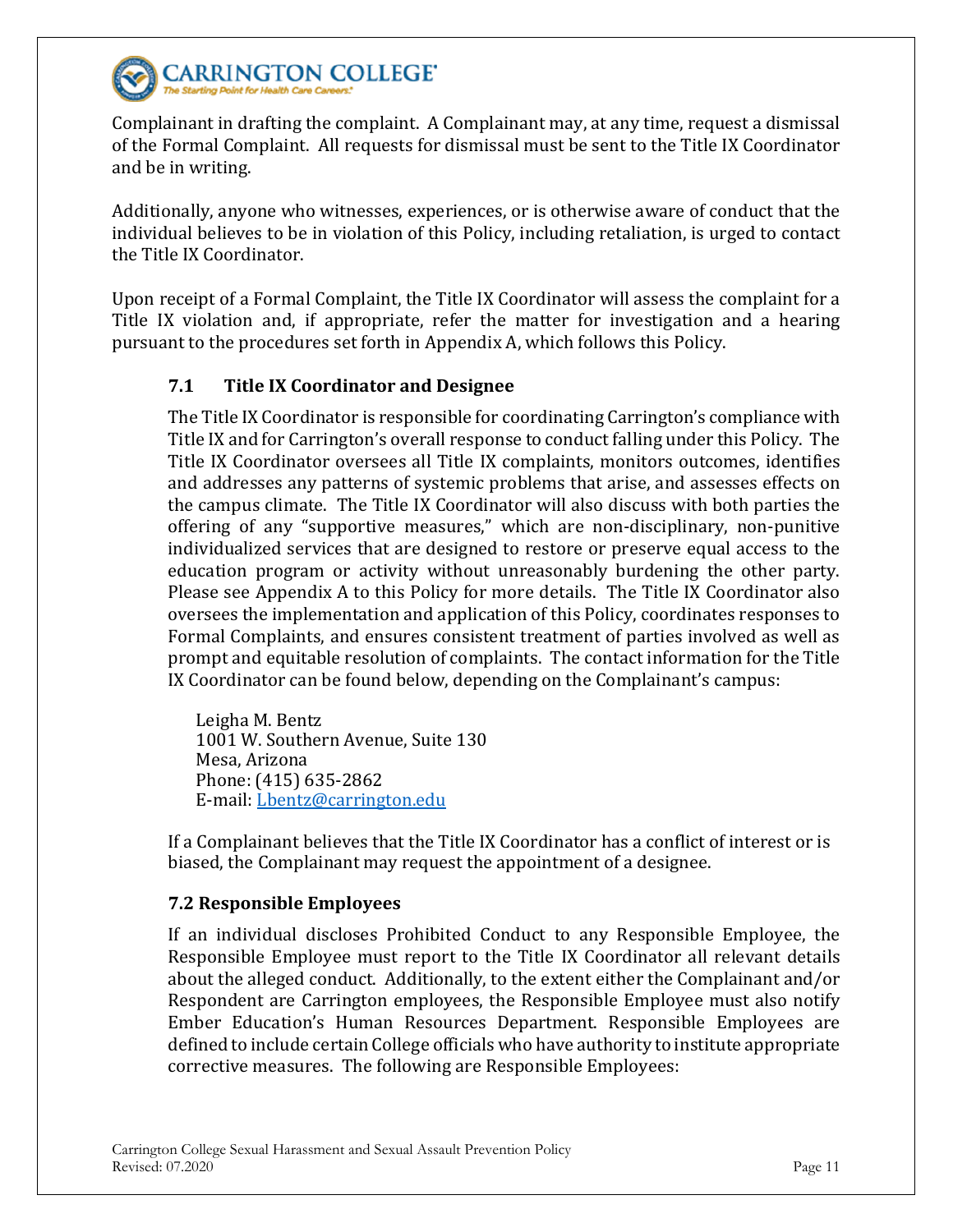

- Title IX Coordinator
- Title IX Investigators
- Campus Presidents
- Deans
- Campus Security Authority

If a member of the Carrington community would like support and guidance in filing a complaint, they may contact the Title IX Coordinator or the designee.

### **7.3 Notification of Law Enforcement**

Individuals who have experienced Sexual Misconduct (see definition above) are encouraged to notify local law enforcement. Carrington will provide assistance in notifying law enforcement if the individual so chooses. An individual who has experienced sexual violence also has the right to decline to notify law enforcement or Carrington.

Carrington has an obligation under applicable state law to report incidents of sexual violence to law enforcement. However, Carrington will not report identifying information about the Complainant without the Complainant's consent.

### <span id="page-11-0"></span>**Section 8.0 – Requests for Confidentiality or that Complaint Not Be Pursued**

If a Complainant discloses an incident to the Title IX Coordinator or a Responsible Employee, but requests that their name not be used, that the institution not pursue an investigation, or that no disciplinary action be taken, Carrington must weigh the request against its obligation to provide a safe, non-discriminatory environment. The Title IX Coordinator will weigh the request for confidentiality against factors including, but not limited to:

- The seriousness of the conduct;
- Circumstances that suggest there is a significant risk that the accused will commit further acts of Prohibited Conduct;
- Whether Carrington can undertake any action without the participation of the Complainant;
- The existence of independent evidence;
- The extent of prior remedial methods taken with a Respondent; and
- Any legal obligation to proceed based on the nature of the conduct, whether there was a weapon involved, and the age of a student victim.

The Title IX Coordinator will determine the appropriate manner of resolution in accordance with Title IX. The Title IX Coordinator will attempt to address the conduct consistent with the Complainant's request not to use their name or their request not to pursue an investigation or that no disciplinary action be taken, while also protecting the health and safety of the Complainant and the Carrington community.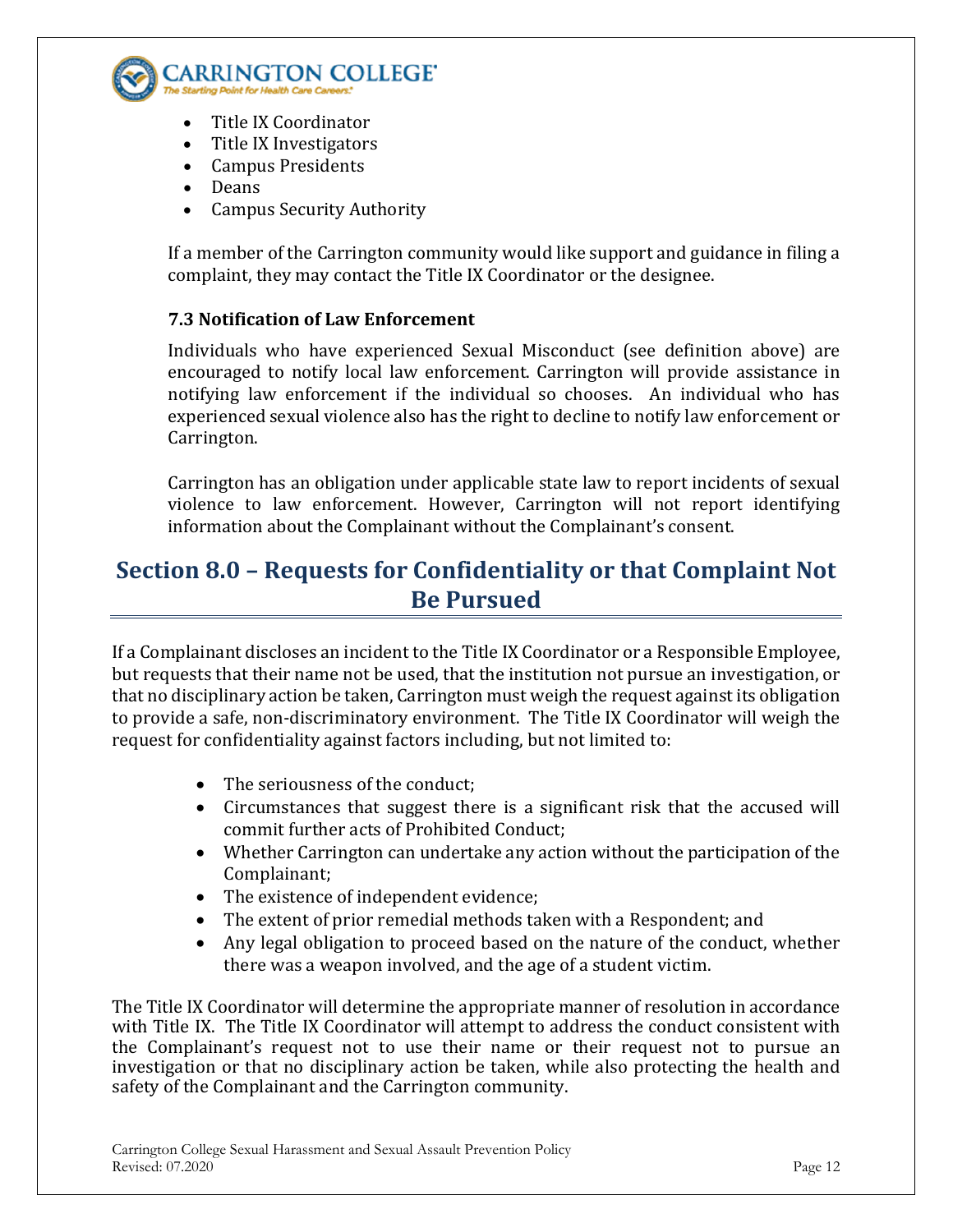

Carrington's ability to fully investigate and respond may be limited if the Complainant requests anonymity or declines to participate in an investigation. For example, if a Complainant requests that their name or other identifiable information not be shared with the Respondent or that no formal action be taken, Carrington may be limited in its ability to fully respond to the complaint. To the extent possible, Carrington will, however, take other action to limit the effects of the Prohibited Conduct and prevent its recurrence.

In those instances where the Title IX Coordinator determines that Carrington must proceed with an investigation despite the request of the Complainant, the Title IX Coordinator will inform the Complainant of Carrington's intention to initiate an investigation and that their identity will be disclosed as part of the written notice of allegations.

<span id="page-12-0"></span>In all cases, the final decision on whether, how, and to what extent Carrington will conduct an investigation, and whether other measures will be taken in connection with the report of Prohibited Conduct, rests solely with the Title IX Coordinator.

### **Section 9.0 – Contacting Government Agencies**

Employees, students and others participating in Carrington's educational programs or activities may direct questions regarding Title IX or file complaints with the U.S. Department of Education Office for Civil Rights, (800) 421-3481, [www2.ed.gov/about/offices/list/ocr/index.html.](https://www2.ed.gov/about/offices/list/ocr/index.html) Filing a complaint with a federal agency under Title IX must be done within 180 days after an alleged discriminatory or harassing event and there is no requirement to exhaust remedies through Carrington's internal procedures before filing directly with a federal agency. Participants in programs funded by other federal agencies providing federal financial assistance to Carrington may file directly with those agencies.

### **Section 10.0 – Informational Resources**

<span id="page-12-1"></span>Information on Prohibited Conduct, as well as copies of this Policy and attached procedures (Appendix A) are available from Carrington's Title IX Coordinator and the Student Portal and the Colleague Sharepoint site.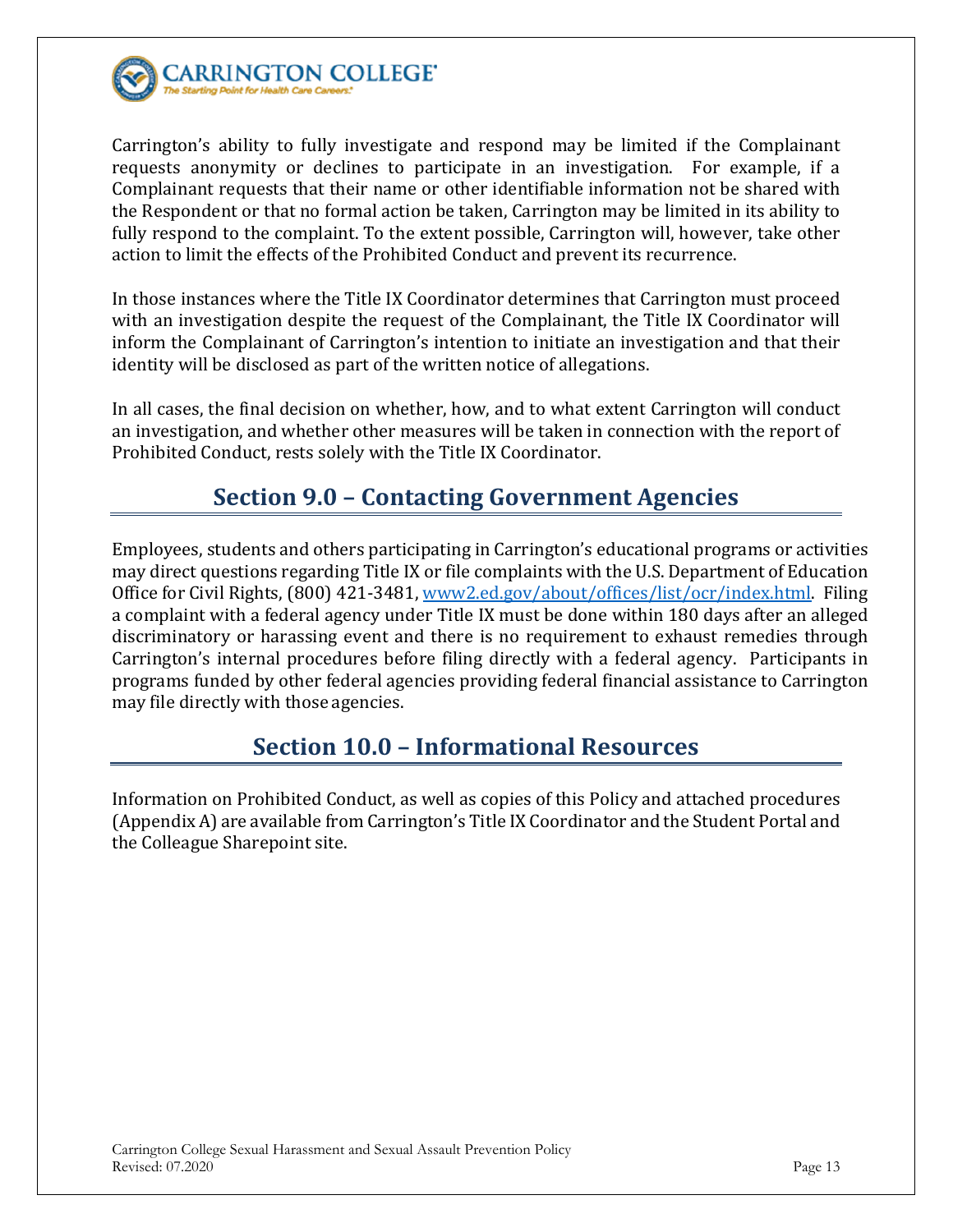

### <span id="page-13-0"></span>**Appendix A - Procedures for Investigating and Resolving Complaints of Prohibited Conduct**

### <span id="page-13-1"></span>**I. Introduction and Scope of Procedures**

These procedures are for the benefit of current members of the Carrington community. Carrington will take prompt and appropriate action to address all reports of Prohibited Conduct in a fair and impartial manner. Carrington's policy reflects its commitment to support and encourage individuals who have been subjected to Prohibited Conduct to come forward. Carrington takes all allegations of Prohibited Conduct seriously. Carrington's policy is also intended to ensure that: individuals accused of engaging in Prohibited Conduct are not prejudged and are presumed not responsible; they have notice and a full and fair opportunity to respond to allegations before findings and conclusions are reached; and decisions are based on the evidence gathered in a process that is fair to both Complainants<br>and Respondents. Carrington will conduct a fair, impartial, timely and thorough Carrington will conduct a fair, impartial, timely and thorough investigation.

When a complaint of Prohibited Conduct involves a third party who is not affiliated with the institution, Carrington's ability to investigate and take action against the person accused of Prohibited Conduct may be limited. However, in all cases Carrington will conduct an inquiry into what occurred and take prompt action as is practicable to provide for the protection and well-being of the Complainant and the Carrington community.

### <span id="page-13-2"></span>**II. Reporting to Carrington**

A member of the Carrington community who wishes to report Prohibited Conduct should file a Formal Complaint as soon as possible after the incident, although complaints may be made at any time. Formal Complaints must be made in writing and must be brought to the attention of the Title IX Coordinator or a Responsible Employee listed Section 7.0 of the attached Sexual Harassment and Sexual Assault Prevention Policy (the "Policy"). Please see the Policy for instructions how to make a complaint of Prohibited Conduct. Complainants are encouraged, but not required, to submit complaints through Maxient.

### <span id="page-13-3"></span>**III. Initial Assessment, Supportive Measures, and Dismissals**

For reports of Prohibited Conduct covered by Title IX, Carrington's Title IX Coordinator will make an initial assessment of the complaint which will include: (1) an immediate assessment of any risk of harm to individuals or to the campus community; (2) taking steps necessary to address those risks; and (3) an assessment whether the allegations meet the definition of "Prohibited Conduct" under the Policy and applicable Title IX regulations.

Complainants will be provided with information on his/her rights and options under the Policy and these procedures, written materials about the availability of, and contact information for, resources and services, and coordination with law enforcement. The need for, and types of, supportive measures (see below) also will be discussed. The Title IX Coordinator will also meet with the Respondent, who will be provided with information on the Respondent's rights under the Policy and these procedures, and written materials about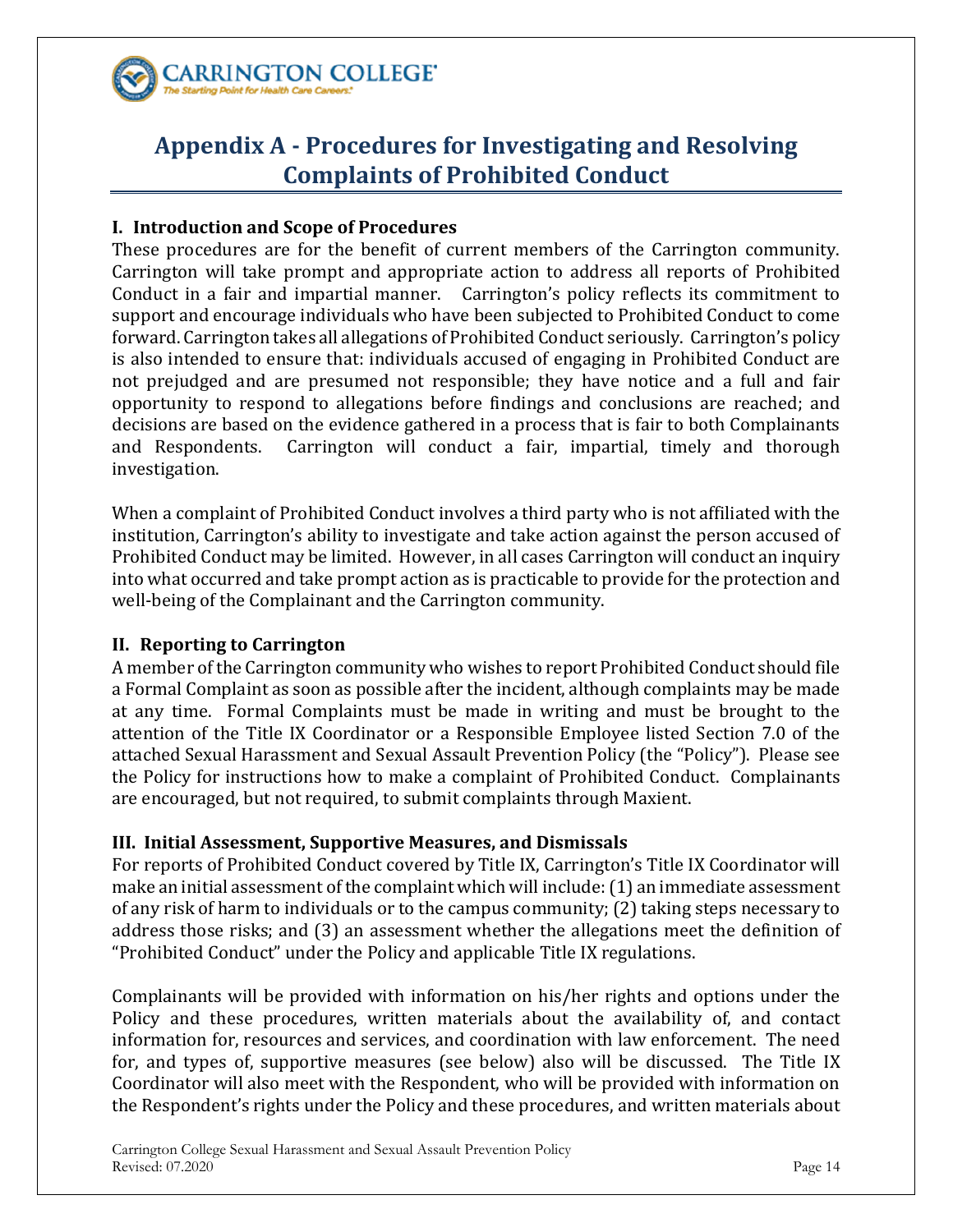

**CARRINGTON COLLEGE'** 

the availability of supportive measures, and contact information for campus resources and services.

Carrington's Title IX Coordinator will also determine whether the Formal Complaint contains sufficient facts to pursue a claim under the Policy and Title IX regulations. To conform to applicable law, the Title IX Coordinator is required to dismiss a complaint if: the conduct alleged in the Formal Complaint would not constitute sexual harassment under Title IX even if proved, the alleged conduct did not occur in Carrington's education program or activity or did not occur against a person in the United States. The Title IX Coordinator has the discretion to dismiss the complaint if: (1) the Complainant submits a written request to withdraw the complaint or specific allegations; (2) the Respondent is no longer enrolled or employed by Carrington; or (3) specific circumstances prevent Carrington from gathering evidence sufficient to reach a determination as to the Formal Complaint or allegations therein.

For all dismissals, the Title IX Coordinator will provide the parties with a written notice explaining his/her decision. Although a Formal Complaint may be dismissed from under this Policy, a complaint may constitute a violation of other Carrington policies and may be processed accordingly.

Thereafter, if the Formal Complaint is not dismissed, the Title IX Coordinator will refer the matter for Formal Resolution, which calls for an investigation and hearing.

### <span id="page-14-0"></span>**IV. Alternative Resolution**

After an initial assessment of the alleged facts, the Title IX Coordinator may—if all parties to the Formal Complaint voluntarily agree in writing—begin an Alternative Resolution process. Alternative Resolution is not available for incidents in which an employee is accused of sexually harassing a student.

Alternative Resolution may include, among other responses:

- Referral for disciplinary action;
- An agreement between the parties;
- Referring the Respondent to targeted preventive educational and training programs; and/or
- Conducting a follow-up review to ensure that the resolution has been carried out effectively

Except for the limitations stated above, the Title IX Coordinator has sole discretion to determine whether the Formal Complaint is appropriate for Alternative Resolution, to determine the type of resolution to pursue, and to stop the process at any time before its conclusion and move to Formal Resolution. Participation in Alternative Resolution is voluntary, meaning both the Reporting and the Responding Parties must mutually agree to participate. If Alternative Resolution is selected, the Title IX Coordinator will provide timely written notice to the parties that discloses the allegations and that: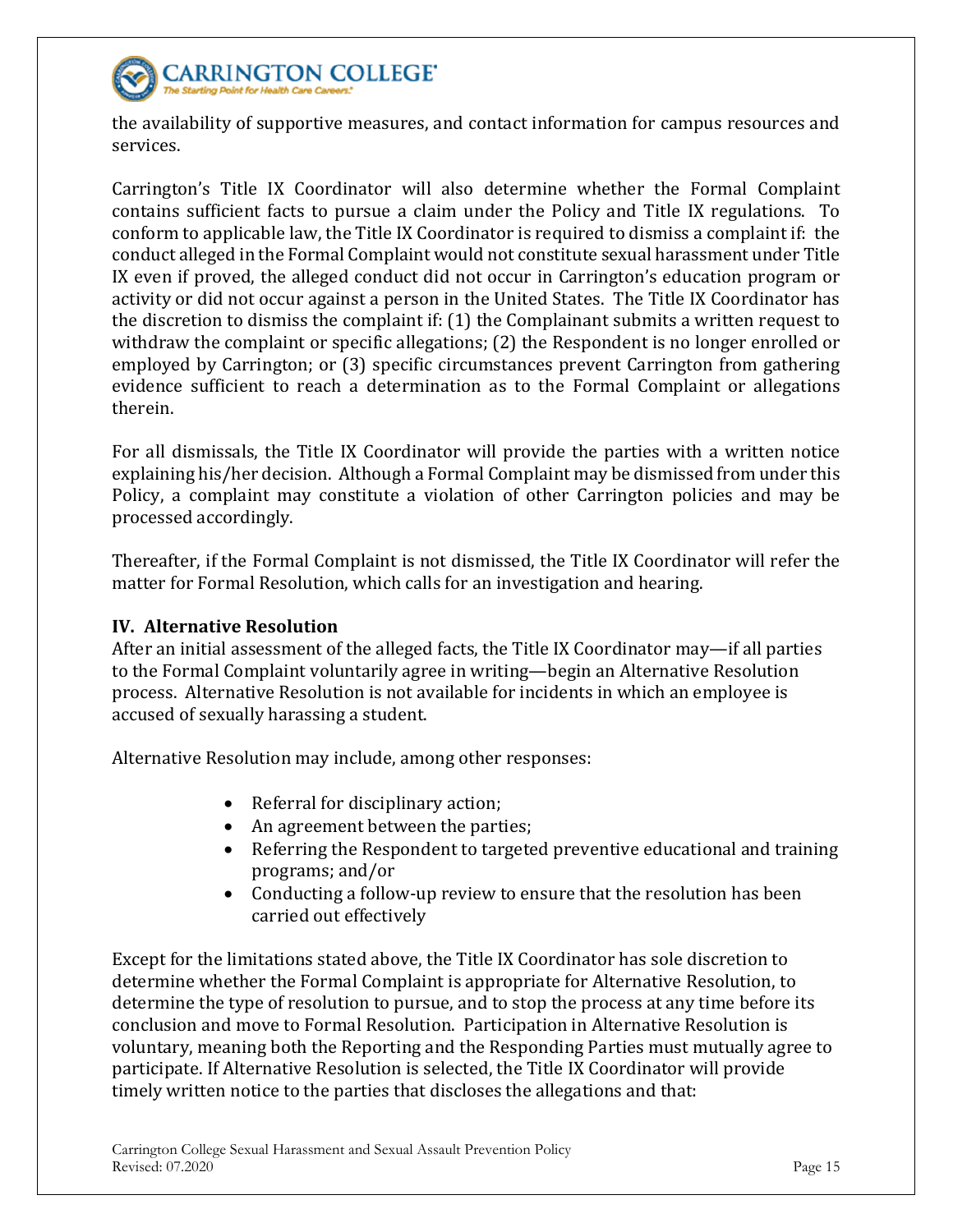

ARRINGTON COLLEGE'

- The Title IX Coordinator has begun the process;
- The process is voluntary and will end upon either party's request, provided the request is made prior to mutual agreement of a resolution;
- Termination of Alternative Resolution may result in the matter moving to Formal Resolution, which involves an investigation and hearing;
- They may be accompanied by an advisor throughout the process (however, the advisor may attend, but not participate in, the resolution meetings or speak for the party);
- The Title IX Coordinator will notify both parties of the process's outcome;
- Completion of the Alternative Resolution process will preclude the parties from resuming a Formal Complaint arising from the same allegations unless the parties failed to satisfy the terms of the agreement; and
- Records of the process will be maintained and shared.

The Title IX Coordinator generally will conduct the Alternative Resolution. The Title IX Coordinator will endeavor to complete the Alternative Resolution process promptly, typically within thirty (30) calendar days of notifying the parties in writing of starting the process. However, the Title IX Coordinator may extend the Alternative Resolution process past 30 days for good cause. The Title IX Coordinator will notify the parties in writing of the reason for any extension and the projected new timeline. The actual time required will depend on the specific circumstances, including the complexity of the allegations and the nature of the alleged conduct.

Once the parties have agreed to the terms of an Alternative Resolution, Carrington will not refer the matter to Final Resolution unless the Title IX Coordinator determines that the Respondent failed to satisfy the terms of the Alternative Resolution.

The Title IX Coordinator will keep records of all reports and conduct addressed through Alternative Resolution.

### <span id="page-15-0"></span>**V. Supportive Measures**

As described in the Policy, supportive measures are non-disciplinary, non-punitive individualized services offered as appropriate, as reasonably available, and without fee or charge Carrington in response to a report of Prohibited Conduct and will be made available to both parties as appropriate. These steps may include, but are not limited to:

- Interim security measures
- Academic accommodations
- Mutual "no contact" orders between individuals
- Restrictions on access to Carrington or to specific Carrington areas or activities
- Limitations on extracurricular activities
- Changes to class or work schedules or locations
- Leave of absence (including administrative leave)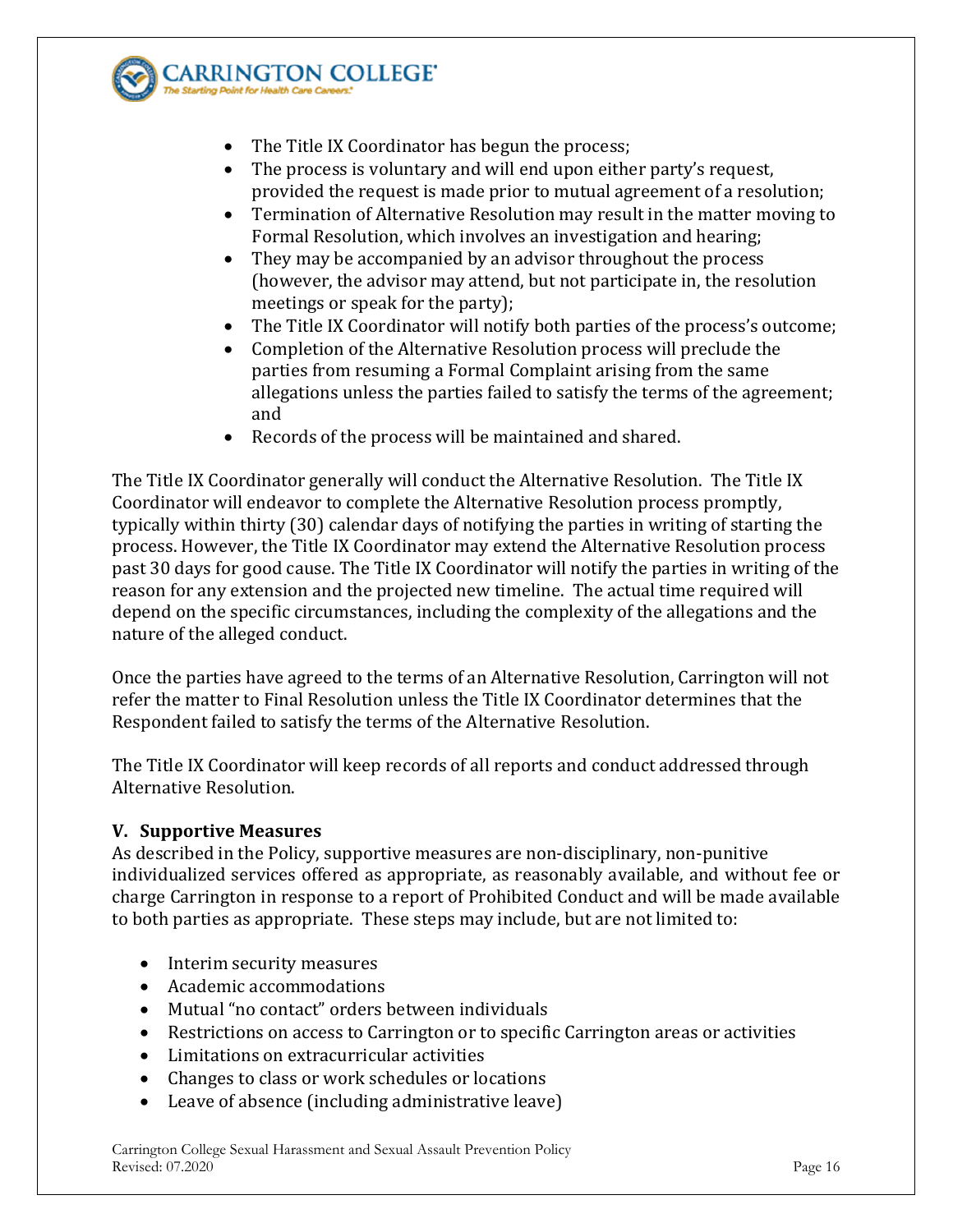

# **CARRINGTON COLLEGE'**

- Transfer of supervisory or evaluative responsibility regarding grading or supervision
- Any other remedy that can be tailored to the involved individuals to achieve the goals of the Policy.

When taking steps to separate a Complainant and Respondent, Carrington will engage in an individualized and appropriate evaluation based on the information gathered by the Title IX Coordinator, making every effort to avoid depriving any student of their education. Care will be taken to protect both parties with the greatest degree of privacy possible. If a Complainant wishes to seek a temporary restraining order or similar judicial order, Carrington will provide the Complainant with information to initiate that process.

The imposition of supportive measures is not indicative of a determination of responsibility or any other outcome. These measures may be modified at any time and may be kept in place after a final decision is reached.

All parties are expected to comply with any supportive measures that may be imposed until the formal resolution process concludes. Failure to comply with supportive measure directives may be separate grounds for disciplinary action.

### <span id="page-16-0"></span>**VI. Formal Resolution Process and Appeals**

The Formal Resolution Process consists of an investigation and hearing. The following procedures apply to the investigation and hearing of Formal Complaints.

### **A. Investigation Procedures**

For complaints that have not been dismissed or resolved informally, the Title IX Coordinator will refer the matter to a Title IX Investigator. The purpose of the investigation is to determine the facts and assess credibility relating to the Formal Complaint. Evidence may include the testimony of any involved parties and/or witnesses, and any documents relating to the complaint. Consistent with federal and state law, the Title IX Investigators will ask questions or seek evidence that is relevant and not protected by law. Furthermore, evidence of a prior consensual sexual, romantic, or intimate relationship between the Complainant and Respondent itself does not by itself imply consent or preclude a finding of Prohibited Conduct. The investigation will occur independently from any legal/criminal proceedings that may take place. Carrington may defer factgathering for an appropriate time during a criminal investigation.

Title IX Investigators will be trained on issues related to Prohibited Conduct, trauma-informed responses, and investigation processes that protectthe safety of all involved and promote accountability. The Title IX Investigators must be impartial and free of any conflict of interest.

Below are the procedures and processes related to Title IX investigations: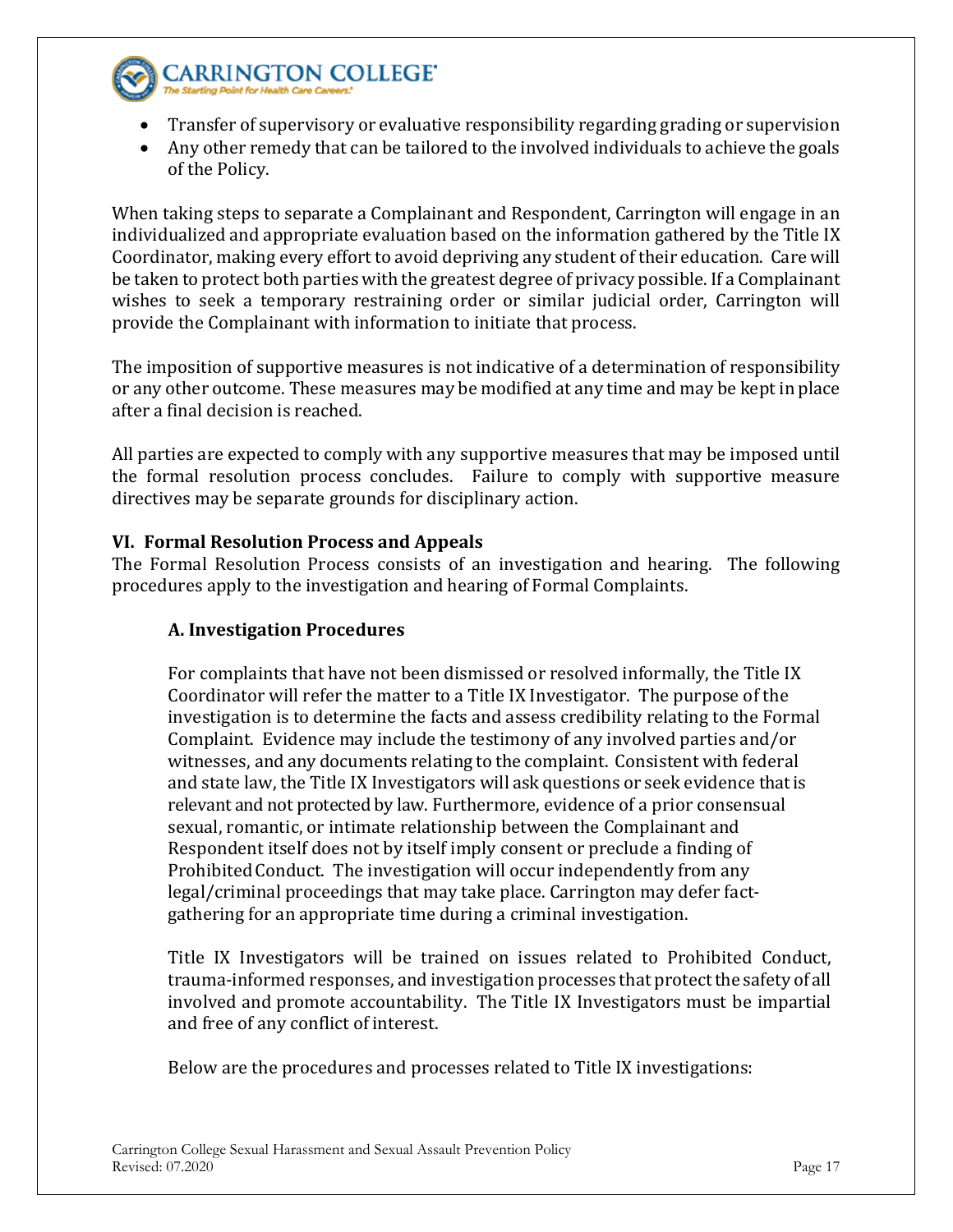

- (1) The investigation begins when the Title IX Coordinator refers the matter to the Title IX Investigator.
- (2) Within a reasonable length of time after the matter has been referred, the Title IX Coordinator will notify both parties in writing that the investigation has commenced. This notification will: summarize the allegations and underlying reported behavior known at the time; identify the assigned Title IX Investigator; identify the parties involved (if known); the specific section of the Policy allegedly violated; the precise conduct allegedly constituting the potential violation; and the date and location of the alleged incident (if known); warn against retaliation and knowingly making false statements or submitting false information; include a statement that the Respondent is presumed not responsible for the alleged conduct and that a determination regarding responsibility is made at the conclusion of the Formal Resolution process; provide notice that the parties may have an advisor of their choice and that they can inspect and review evidence; advise the parties to review the Policy and these procedures; and set forth any supportive measures and other directives. The notification shall also include the date, time, and purpose of all investigative and other meetings, with sufficient time for the party to participate.
- (3) Either party may object to a Title IX Investigator if they believe that Title IX Investigator has a conflict or cannot be impartial. A conflict of interest occurs where an individual's personal interests or relationships conflict with their ability to be a neutral fact finder in a particular case. The objection must be in writing, explain the bias or conflict of interest, and be sent to the Title IX Coordinator no later than five (5) calendar days after the date of the notice of investigation. The Title IX Coordinator will consider any objections and notify the parties of the decision related to the assigned Title IX Investigator.
- (4) After a reasonable amount of time to review the notice of investigation and applicable policies, the parties will be given equal opportunity to meet with the Title IX Investigator. In those meetings, the Title IX Investigator will gather evidence about the allegations, including any documents or written statements submitted by either party. The Complainant and Respondent may have an advisor of their choice accompany them throughout the investigation process. An advisor may be a family member, friend, or attorney but cannot be someone who may be a potential witness. The advisor may attend, but shall not participate in, meetings with the party they are advising. This includes writing or speaking on behalf of a party. An advisor may not be present for, or participate in, any other meetings unless expressly permitted by this Appendix.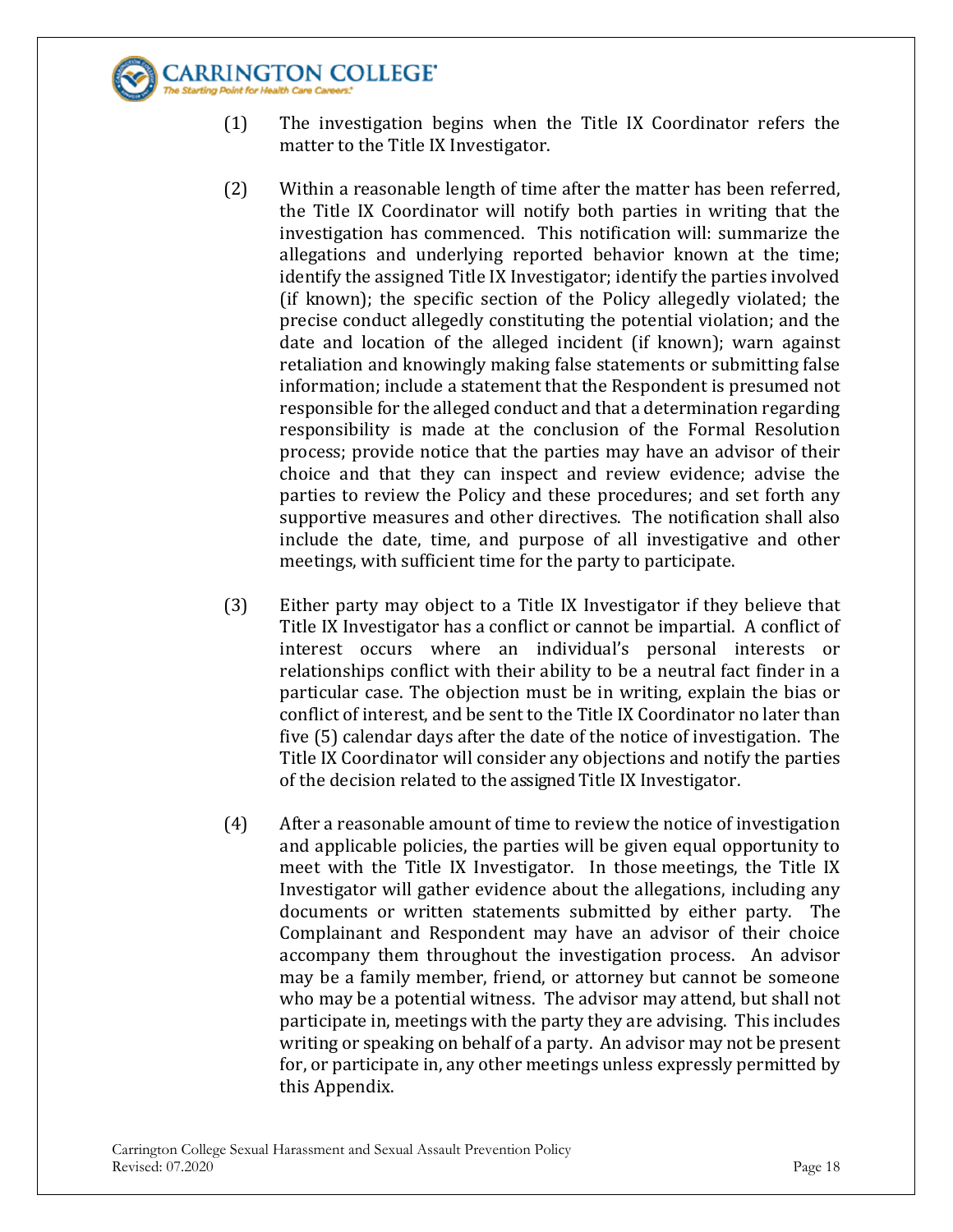

- (5) The parties may suggest witnesses and documents to the Title IX Investigator, as well as questions for the Title IX Investigator to ask the other party and any witnesses. The Title IX Investigator will determine whether the suggestions are relevant and appropriate. Carrington asks the parties to keep the investigation private but cannot prohibit the parties from discussing the investigation with others in connection with identifying evidence for the Title IX Investigator to gather.
- (6) The Title IX Investigator will interview relevant witnesses and gather other evidence related to the allegations. Witnesses may also submit documents or written statements to theTitle IX Investigator(s).
- (7) The Complainant and Respondent will be given equal opportunity to review and respond to all the evidence gathered by the Title IX Investigator.
- (8) The Title IX Investigator will prepare a written report that includes: the factual allegations; the alleged policy violations; statements of the parties; a summary of relevant evidence; an explanation of why any evidence was not considered (if applicable); and credibility assessments, when appropriate. Prior to completion of the assessments, when appropriate. investigative report, the Title IX Investigator must send to each party and the party's advisor, if any, the evidence subject to inspection and review in an electronic format or a hard copy, and the parties must have at least 10 calendar days to submit a written response, of no more than 10 pages (double-spaced and 12 point font), which the Title IX Investigator will consider prior to completion of the investigation report.
- (9) After the report has been finalized, the matter will be referred for a hearing. No less than ten (10) business days before any hearing, a copy of the investigation report will be provided to the Hearing Officer, the parties, and their advisors, if any, and the Title IX Coordinator for their review. The parties may submit a written response, of no more than 10 pages (double-spaced and 12-point font), to the Title IX Investigator, Title IX Coordinator, and Hearing Officer no later than five (5) business days prior to the hearing.
- (10) After reviewing the investigation report, the Title IX Coordinator shall have the authority to dismiss any Formal Complaint in accordance with the attached Policy (see above) any time before commencement of the hearing, and, if appropriate, refer the matter for resolution under another Carrington policy.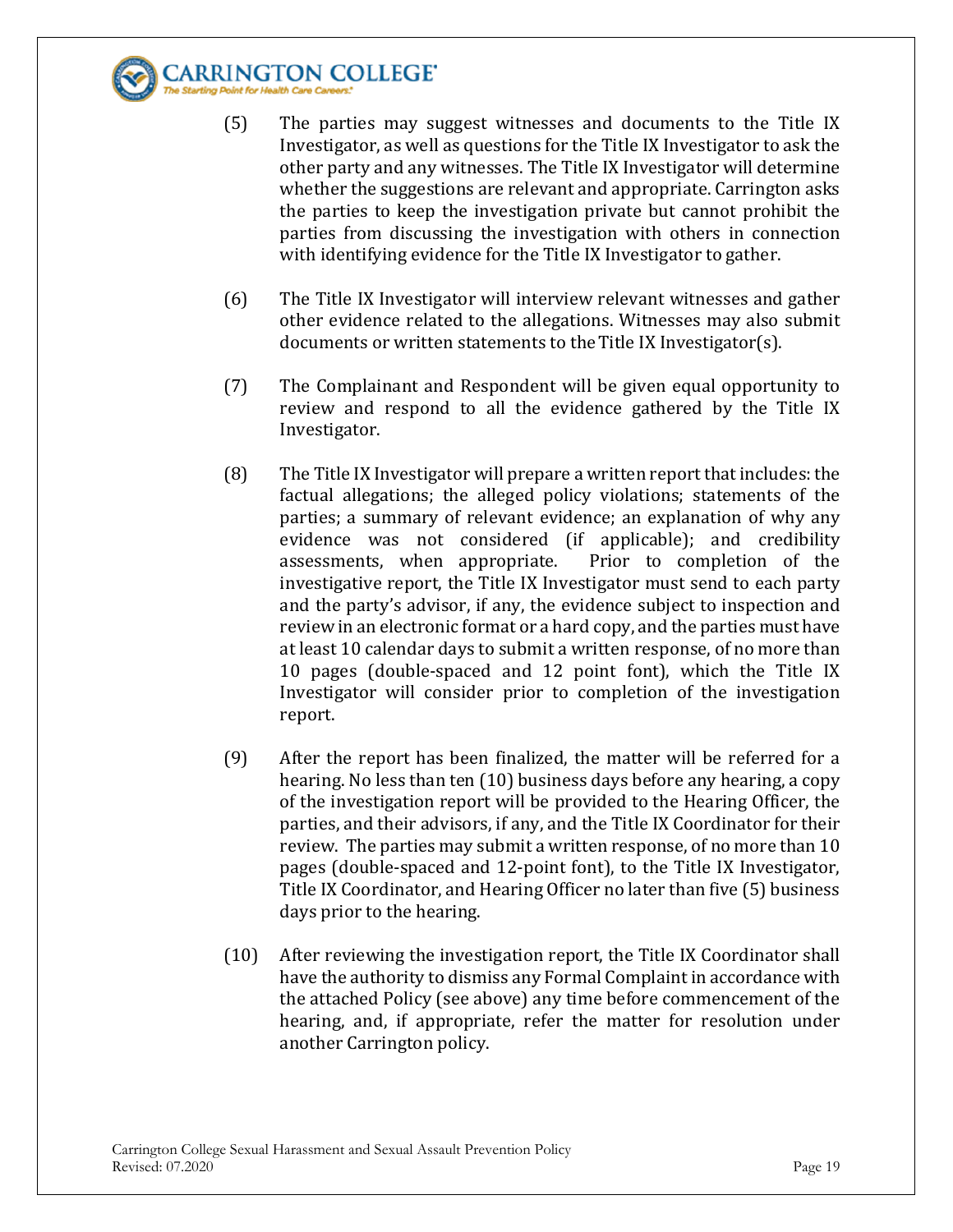

### **B. Hearing Procedures**

Once the investigation has concluded, there will be a fact-finding hearing before a single Hearing Officer. The hearing is to determine whether a violation of the Policy occurred. Through the Hearing Officer, the institution will consider the relevant evidence available. To the extent permitted by law, the Title IX Coordinator may determine that the hearing procedures would be unduly time-consuming or costly and dismiss the Formal Complaint and then refer the investigation report and matter to a different decision-maker within the institution, such as Ember Education's Director of HR Operations, Ember Education's Vice President of Human Resources, or Carrington's Associate Vice President of Administration for a determination and sanctions under applicable Carrington policies.

### (1) Hearing Officer

The Hearing Officer will be an outside contractor appointed by the Title IX Coordinator. Regardless, they will be appropriately trained, including on how to make a trauma-informed response. The Title IX Coordinator will inform the parties of the Hearing Officer's identity. Within five (5) calendar days after the notification, the parties may request the Hearing Officer's disqualification because of bias or conflict of interest. The Title IX Coordinator shall have sole discretion to decide whether an actual bias or conflict of interest exists. Employment or affiliation with the institution, or prior work as a contractor, on its own, does not warrant disqualification. Similarly, the Hearing Officer's gender, gender identity, race, ethnicity, religion, sexual orientation or similar identifying characteristic, or the fact that they differ from those of any party, do not, on their own, warrant disqualification.

### (2) Pre-Hearing Meeting

The Hearing Officer will hold a separate pre-hearing meeting with each party and their advisors, if any, to explain the hearing process, address questions, begin to define the scope of the hearing, and address other issues to promote an orderly, productive and fairhearing.

- a. Each party should also come to the pre-hearing meeting preparedto schedule dates for the hearing. If the parties fail to agree, the Hearing Officer shall unilaterally set the date and time.
- b. If a party has an advisor, the advisor may attend the pre-hearing meeting but cannot speak on the party's behalf.
- c. The Hearing Officer will explain what to expect at the hearing.
- d. The Hearing Officer will discuss with each party which witnesses they intend to bring to the hearing, the scope of issues, and disputed facts. The Hearing Officer has sole discretion to grant or deny, in whole or part, the parties' requests for witnesses.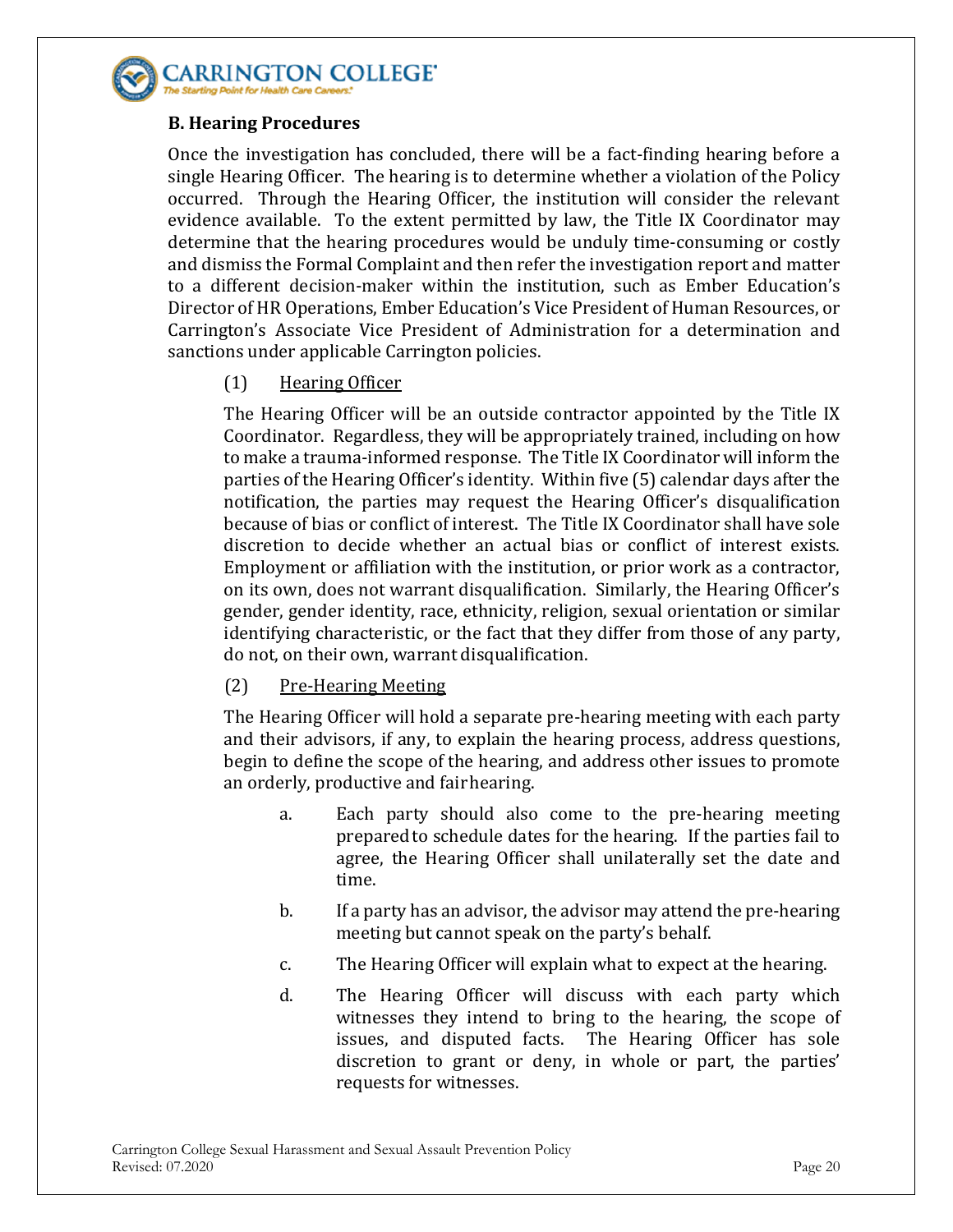

- e. The Hearing Officer will discuss measures available to protect the well-being of parties and witnesses at the hearing, as appropriate.
- f. To the extent required by law, the Hearing Officer shall inform any party without an advisor that Carrington will provide one without fee or charge. To the extent a party requires the appointment of an advisor, the Hearing Officer shall promptly inform the Title IX Coordinator.
- g. A reasonable time after the pre-hearing meeting, the Hearing Officer will determine: the scope of the hearing; identify material disputed facts; whether to reasonably allow or exclude evidence including witness testimony; and/or make any other determinations necessary to promote an orderly, productive, and fair hearing.
- h. The Hearing Officer will request the attendance of all witnesses whose testimony is determined to be within the scope of the hearing. The institution cannot compel parties or witnesses to testify in the hearing and their decision not to testify will not be a reason to cancel or postpone a hearing. However, the Hearing Officer shall inform the parties of the potential consequences of non-participation, including, but not limited to, the inability of the Hearing Officer to rely on any pre-hearing statements made by a party or witness who does not submit to cross-examination at the hearing.
- i. If a party submits a written response to the investigation report at least five (5) business days prior to the hearing, the parties may also provide additional information for potential consideration by the Hearing Officer at the hearing.
- j. At least three (3) business days prior to the hearing, the parties will receive the Hearing Officer's written confirmation of scope and evidence; copies of all the evidence that will be considered at the hearing, including, without limitation, the investigation file; and the names of expected witnesses and a summary of their expected testimony. If the Hearing Officer has excluded evidence (including witness testimony) that a party has requested to present, they will explain why in writing. The Hearing Officer will also notify the parties of any procedural determinations they have made regarding the hearing, including whether the Hearing Officer is ordering a new investigation due to a material procedural error committed by the Title IX Investigator and continuing the hearing to a later date.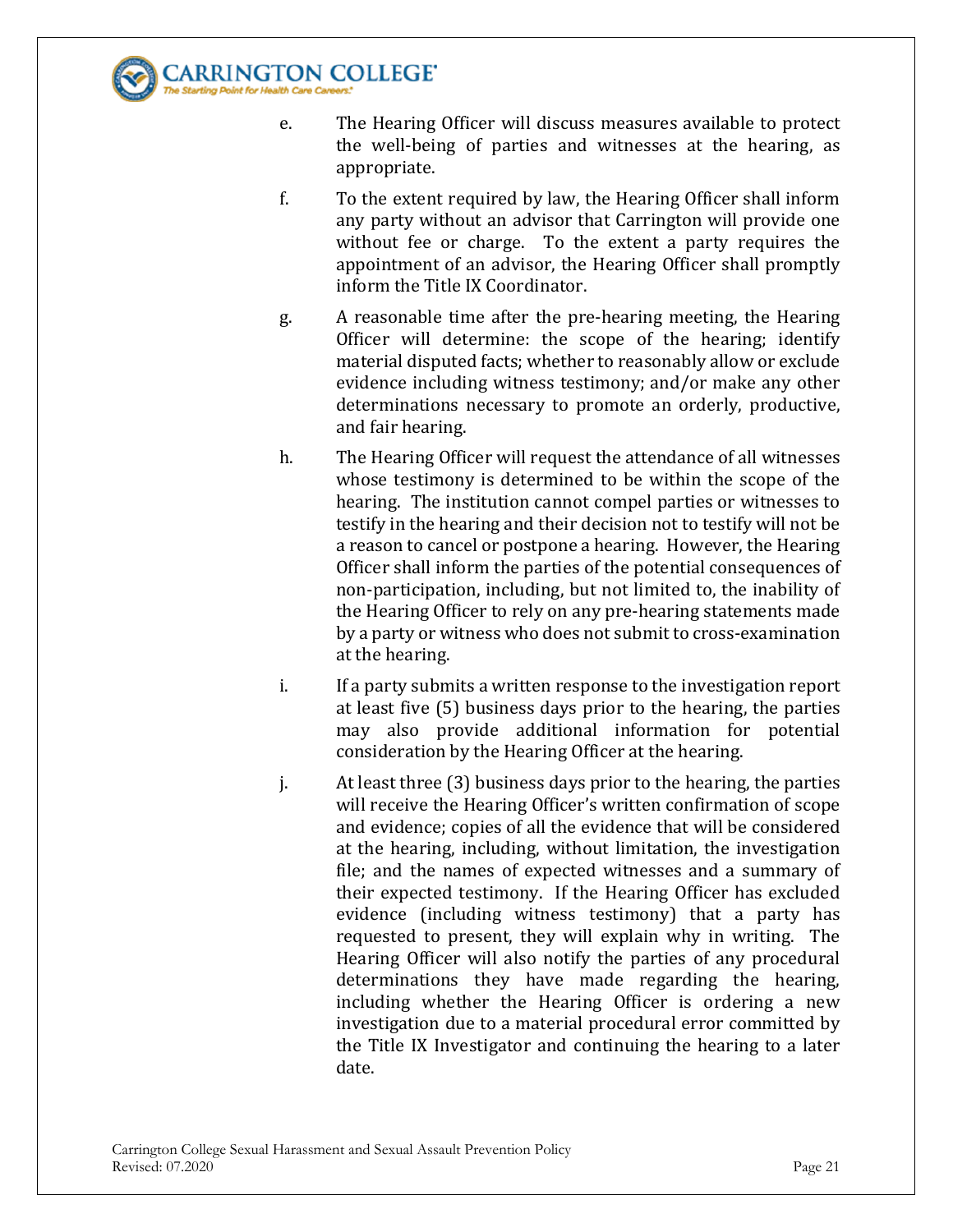

- (3) Hearing Procedures
	- a. The hearing will be live and recorded. For the convenience of the parties, Hearing Officer, and/or witnesses, the entire hearing, or portions of it, may be conducted over videoconference. All parties, witnesses and other participants must be able to simultaneously hear (or if deaf or hard of hearing, to access through auxiliary aids for services) and see each other.
	- b. The parties and witnesses will address only the Hearing Officer and the parties' advisors.
	- c. Courtroom rules of evidence and procedure will not apply. The Hearing Officer will generally consider all evidence he/she determines to be relevant and credible. The Hearing Officer may determine and weigh the relevance of any witness testimony or other evidence.
	- d. During the hearing, the Hearing Officer may: reasonably exclude evidence, including witness testimony; decide any procedural issues for the hearing; and/or make any other determinations necessary to promote an orderly, productive, and fair hearing.
	- e. The Title IX Investigator shall make himself/herself available for the hearing.
	- f. Witnesses will attend the hearing only to provide their testimony and will not be permitted to sit in attendance for any other part of the proceedings.
	- g. The investigation file will be entered as evidence at the hearing. The Hearing Officer may rely on any facts or credibility assessments in the report that are undisputed.
	- h. If a party or witness does not submit to cross-examination at the live hearing, the Hearing Officer shall not rely on any statement of that party or witness in reaching a determination regarding responsibility. The Hearing Officer may not draw an inference about responsibility based solely on a party's or witness's absence from the live hearing or refusal to answer crossexamination or other questions.
	- i. The Hearing Officer will allow the parties and/or witnesses to be visually or physically separated during the hearing. This may include, but is not limited to, the use of a physical partition, a separate physical location, videoconference, and/or any other appropriate technology.
	- j. The parties will have the opportunity to present the evidence they submitted at the pre-hearing meeting or pre-hearing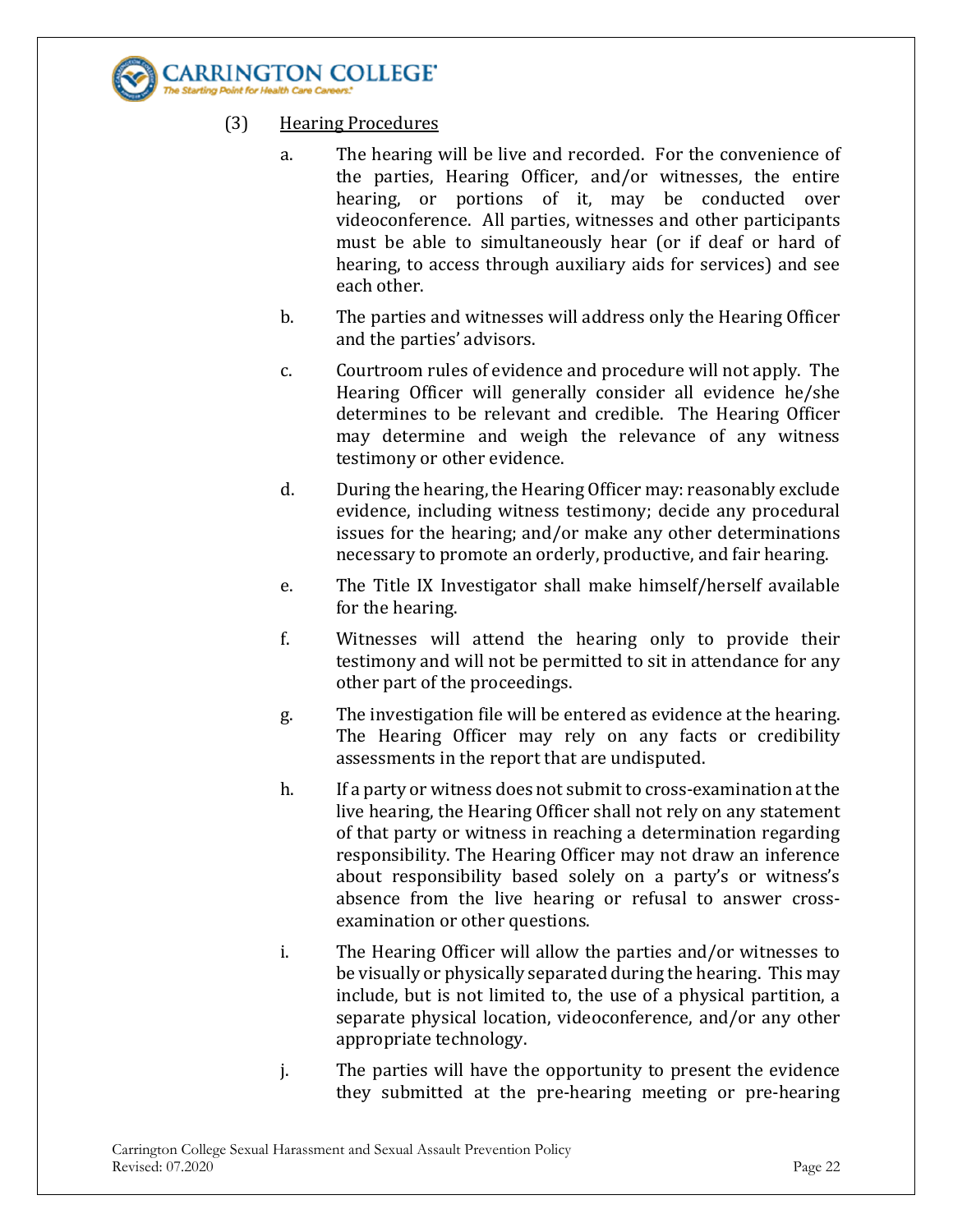

submission deadline, subject to any permissible exclusions determined by the Hearing Officer. Unless good cause is shown, such as, evidence was genuinely unavailable and could not have been made available through the party's diligent efforts, the parties may not introduce evidence, including witness testimony, at the hearing that they did not identify during the pre-hearing meeting or at the time of the pre-hearing submission deadline.

- k. The Hearing Officer will determine the order of questioning. The Hearing Officer may exclude questions that are unduly repetitive, irrelevant, harassing, or seek privileged or protected information. Questions and evidence about the Complainant's sexual predisposition or prior sexual behavior are generally not relevant unless such questions and evidence are authorized by applicable law and permitted by the Hearing Officer. The Hearing Officer will briefly explain his or her reasons for excluding questions as not relevant.
- l. Only the Hearing Officer and parties' advisors may ask questions of the parties and witnesses. All questions must be relevant, and the Hearing Officer shall make a determination of relevancy before the witness or party answers. Relevancy determinations may not be challenged by the party's advisor. In the event the use of advisors at the hearing are no longer required by law, the parties may submit questions to the Hearing Officer to ask questions of the opposing party and witnesses.
- m. To the extent required by law, if a party does not have an advisor present at the live hearing, Carrington will provide one without fee or charge. Advisors who are disruptive will receive one warning to refrain from disrupting the proceedings. After the first warning, any additional disruption may result in removal from the hearing.
- n. The Hearing Officer will decide whether the Respondent was responsible for misconduct under the Policy based on a *preponderance of evidence* standard. The Hearing Officer will take into account the investigation file and report, as well as the other evidence presented and accepted at the hearing. On any disputed issue of significance, the Hearing Officer will make his/her own reasonable findings and credibility determinations based on all the evidence before them.
- o. The Hearing Officer will adjourn the hearing after he/she has determined that each side has had an opportunity to present their respective case and no other evidence is required to form reasonable conclusions.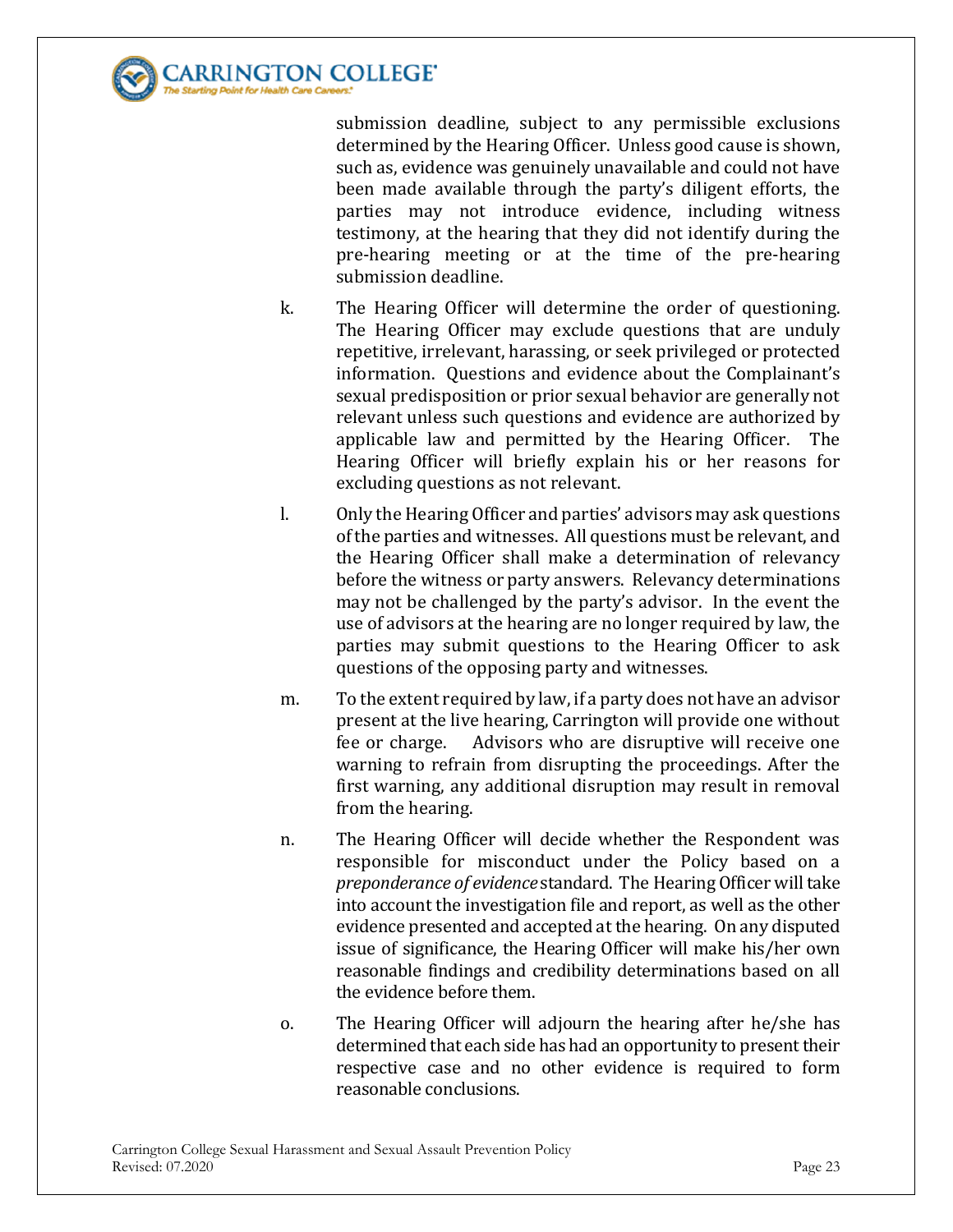

### (4) Determination of Responsibility and Sanctions

Once the Hearing Officer has adjourned the hearing, the Hearing Officer will render a decision based on the *preponderance of evidence* standard. The Hearing Officer may reach any one of the conclusions below:

- Respondent was responsible for misconduct under the Policy
- Respondent was not responsible for misconduct under the **Policy**

If the Hearing Officer found that the Respondent was responsible for misconduct under the Policy, the Hearing Officer must sanction the Respondent but has discretion as to which of the applicable sanctions below will be imposed, understanding that the Hearing Officer may choose more than one sanction:

- Verbal warning
- Training
- Mandatory counseling/coaching<br>• A formal written warning placed
- A formal written warning placed in the Respondent's file
- Exclusion from participation in certain activities for specified period
- Suspension (from campus and/or employment)
- **Termination**
- Revocation of admission
- Other appropriate remedies or corrective action

Carrington will take appropriate measures to prevent the reoccurrence of any Prohibited Conduct, and to correct any discriminatory effects on the Complainant and others, as appropriate. The Title IX Coordinator will be responsible for effective implementation of any sanctions.

Results of disciplinary proceedings may be disclosed in a manner consistent with applicable law, including Family Educational Rights and Privacy Act (FERPA), Title IX, and the Clery Act.

*(A) Notification of Decision and Sanctions* 

The Hearing Officer will send written notice to the Complainant, Respondent, and Title IX Coordinator, setting forth his or her determination and the sanctions to be imposed (if any) no later than thirty (30) calendar days after the conclusion of the hearing. The written notice will include: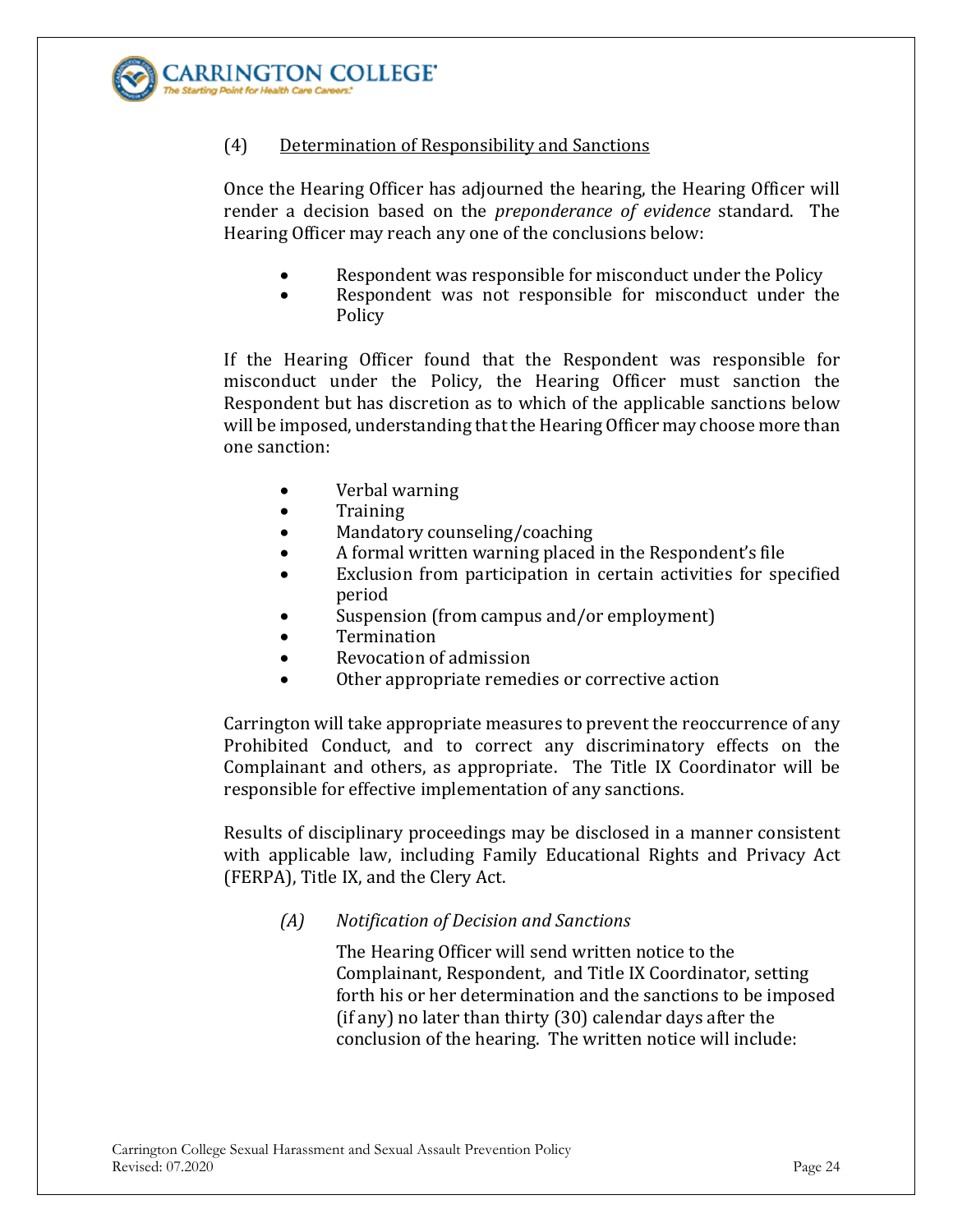

- Identification of the allegations;
- A description of the procedural steps taken from the receipt of the Formal Complaint through the determination, including any notifications to the parties, interviews with parties and witnesses, site visits, methods used to gather other evidence, and hearings held;
- Findings of fact supporting the determination;
- Conclusions regarding the application of the Policy to the facts;
	- A statement of, and rationale for, the result as to each allegation, including a determination regarding responsibility, any disciplinary sanctions imposed on the Respondent, and whether the sanctions or other remedies are designed to restore or preserve equal access to Carrington's education program or activity; and
	- The procedures and permissible bases for the Complainant and Respondent to appeal.

### **C. Appeals**

Appeals of a Hearing Officer's final, written decision of responsibility, or the Title IX Coordinator's dismissal of the Formal Complaint, are strictly limited to: (1) procedural irregularity that affected the matter's outcome; (2) new evidence that was not reasonably available when the determination of responsibility was made that could affect the matter's outcome; and/or (3) the Title IX Coordinator, Title IX Investigator, or Hearing Officer had a conflict of interest or bias that affected the matter's outcome. There are no other grounds for an appeal. Appeals may be made by either the Respondent or Complainant and must be in writing and submitted to the Title IX Coordinator within ten (10) calendar days of notification of the Hearing Officer's final, written decision of responsibility or of the Title IX Coordinator's dismissal (mandatory or discretionary) of a Formal Complaint.

The process begins with submitting a Petition for Appeal to the Title IX Coordinator which must contain a brief statement that identifies the party bringing the appeal and its basis (see above). The Title IX Coordinator will refer only timely and appealable matters to an Appeal Officer, who may be an employee or an outside contractor. If the Title IX Coordinator determines that the matter cannot be appealed, he or she will provide written notice to both requesting parties. If the matter is referred to an Appeal Officer, the Title IX Coordinator will provide written notice of the appeal to